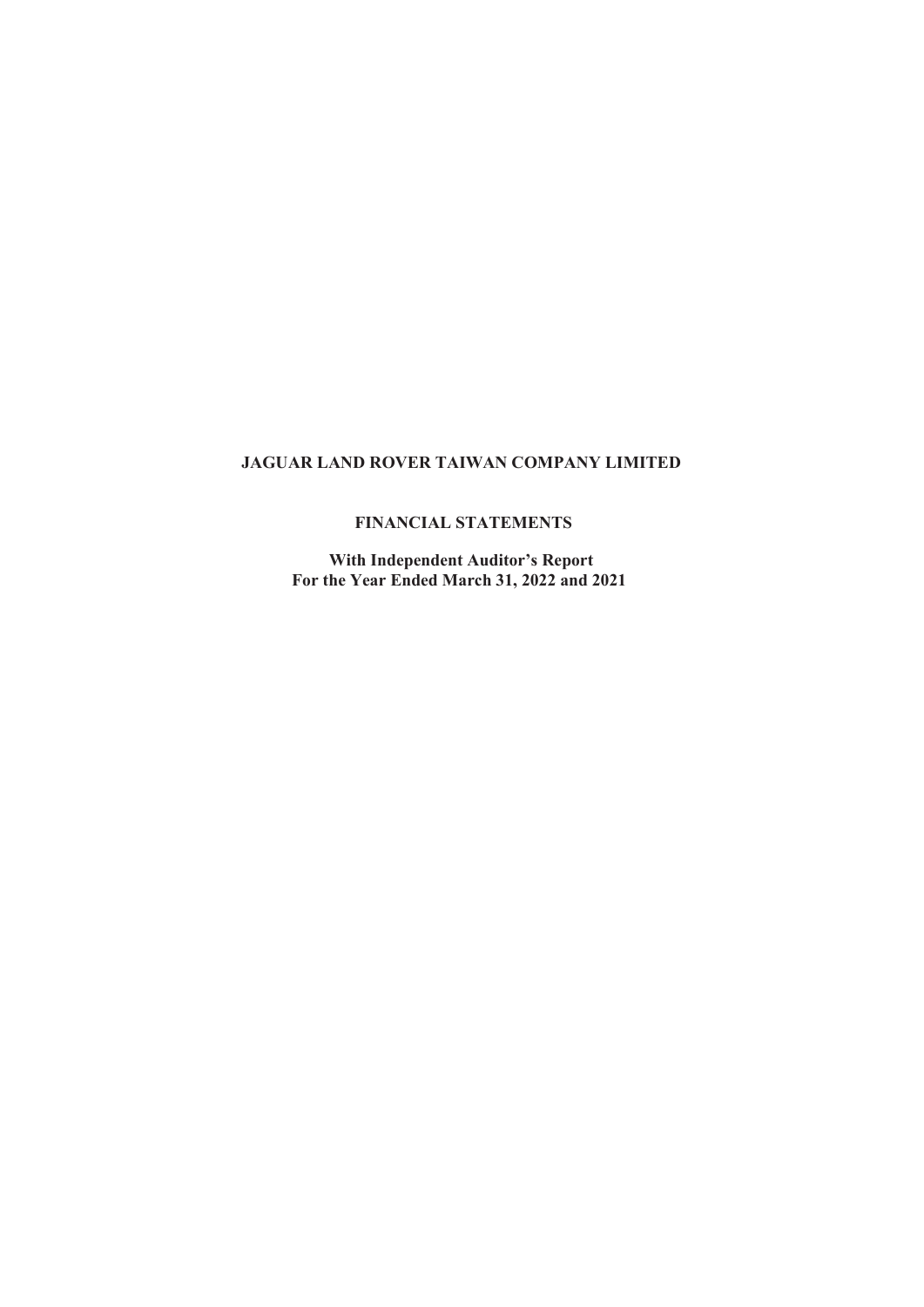

台北市110615信義路5段7號68樓(台北101大樓) 電 話 Tel + 886 2 8101 6666 68F., TAIPEI 101 TOWER, No. 7, Sec. 5, Xinyi Road, Taipei City 110615, Taiwan (R.O.C.)

真 Fax + 886 2 8101 6667 址 Web home.kpmg/tw

## **Independent Auditor's Report**

To the Board of Directors of Jaguar Land Rover Taiwan Company Limited:

#### Opinion

**KPINIG:**  $\&$  **Example 1**<br> **KPINIS**<br> **KPINIS**<br> **EXERCITED TO TOWER, No. 7. Sec. 5. 4. <b>4. ALIPED 100** TOWER, No. 7. Sec. 5. 4. **4. ALIPED 100** TOWER, No. 7. Sec. 5. 4. **4. ALIPED 100** TOWER, No. 7. Sec. 5. 4. **4.** which comprise the balance sheets as of March 31, 2022 and 2021, and the statements of comprehensive income, changes in equity and cash flows for the years then ended, and notes to the financial statements, including a summary of significant accounting policies.

In our opinion, the accompanying financial statements present fairly, in all material respects, the financial position of the Company as of March 31, 2022 and 2021, and its financial performance and its cash flows for the years then ended in accordance with the related financial accounting standards of the Business Entity Accounting Act and of the Regulation on Business Entity Accounting Handling, as well as Enterprise Accounting Standards and their related Interpretations announced by the Accounting Research and Development Foundation of the Republic of China.

#### Basic for opinion

We conducted our audit in accordance with the Regulations Governing Auditing and Certification of Financial Statements by Certified Public Accountants and the auditing standards generally accepted in the Republic of China. Our responsibilities under those standards are further described in the Auditor's Responsibilities for the Audit of the Financial Statements section of our report. We are independent of the Company in accordance with the Certified Public Accountants Code of Professional Ethics in Republic of China (the "Code"), and we have fulfilled our other ethical responsibilities in accordance with the Code. We believe that the audit evidence we have obtained is sufficient and appropriate to provide a basis of our opinion. Assemanty of the related fundral statements, management for the financial statements, many included by the Accounting Research and Development Foundation of the Republic of China.<br> **Rasic for ophion**<br>
We conducted our audi

#### Responsibilities of Management for the Financial Statements

Management is responsible for the preparation and fair presentation of the financial statements in accordance with the related financial accounting standards of the Business Entity Accounting Act and of the Regulation on Business Entity Accounting Handling, as well as Enterprise Accounting Standards and their related Interpretations announced by the Accounting Research and Development Foundation of the Republic of China, and for such internal control as management determines is necessary to enable the preparation of financial statements that are free from material misstatement, whether due to fraud or error.

continue as a going concern, disclosing, as applicable, matters related to going concern and using the going concern basis of accounting unless management either intends to liquidate the Company or to cease operations, or has no realistic alternative but to do so.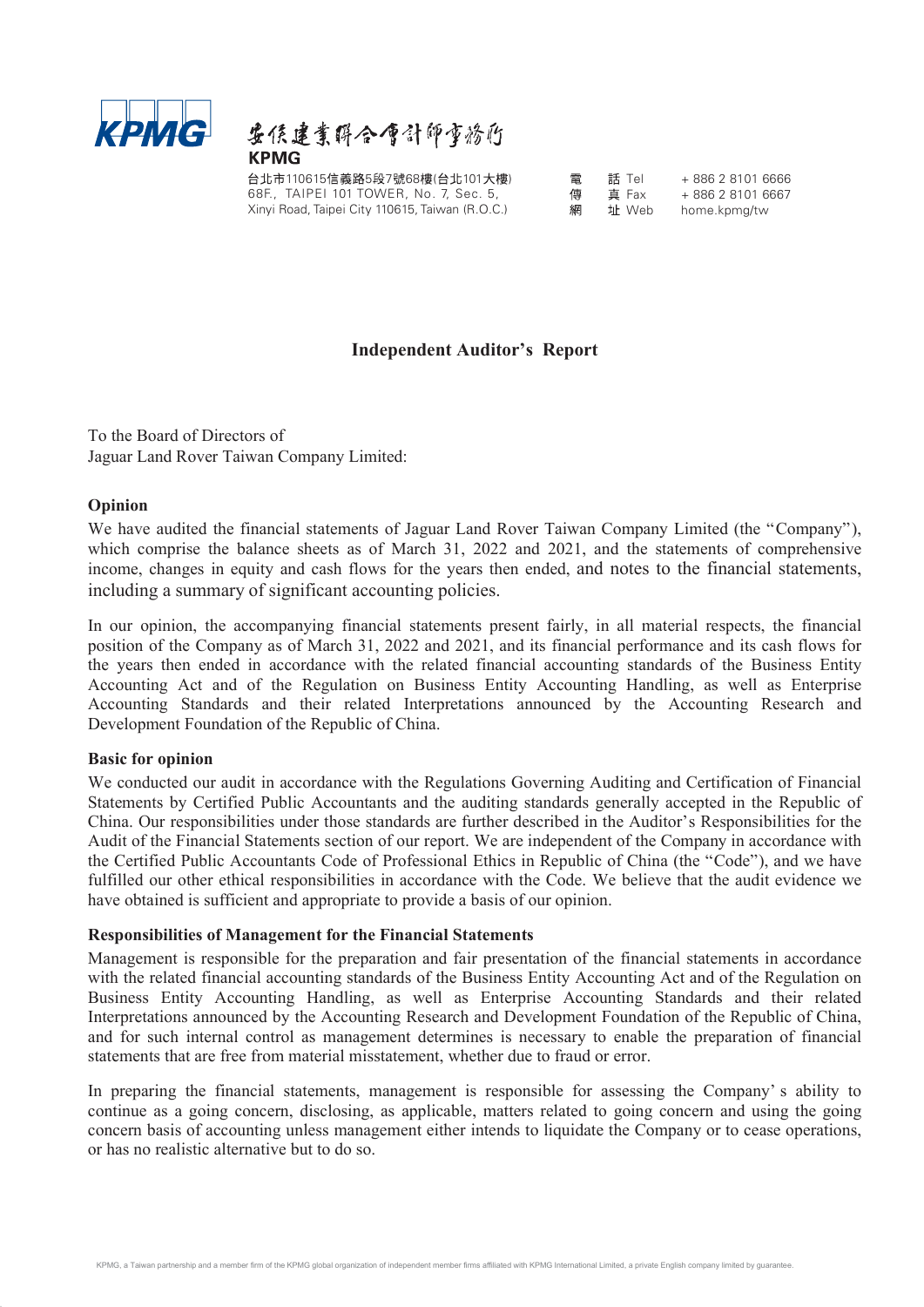

#### Auditor's Responsibilities for the Audit of the Financial Statements

Our objectives are to obtain reasonable assurance about whether the financial statements as a whole are free from material misstatement, whether due to fraud or error, and to issue an auditor's report that includes our opinion. Reasonable assurance is a high level of assurance, but is not a guarantee that an audit conducted in accordance with the auditing standards generally accepted in the Republic of China will always detect a material misstatement when it exists. Misstatements can arise from fraud or error and are considered material if, individually or in the aggregate, they could reasonably be expected to influence the economic decisions of users taken on the basis of these financial statements. **ACPIAC**<br> **Auditor's Responsibilities for the Audit of the Financial Statements**<br>
Our objectives are to obtain resonable assurance about whether the financial statements as a whole are free<br>
Orion material misstatement, wh **EXPIVICE**<br> **Anditor's Responsibilities for the Andit of the Financial Statements**<br>
Our objectives are to obtain reasonable assurance about whether the financial statements as a whole are from<br>
metrical missiatement, whet Our objectives are to obtain reasonable assurance about whether the financial statements, as a whole are frequently mistatement, whether due to fraud or error, and to issue an audition of seropritati includes or more in a

As part of an audit in accordance with auditing standards generally accepted in the Republic of China, we exercise professional judgment and maintain professional skepticism throughout the audit. We also:

- error, design and perform audit procedures responsive to those risks, and obtain audit evidence that is sufficient and appropriate to provide a basis for our opinion. The risk of not detecting a material misstatement resulting from fraud is higher than for one resulting from error, as fraud may involve collusion, forgery, intentional omissions, misrepresentations, or the override of internal control.
- appropriate in the circumstances, but not for the purpose of expressing an opinion on the effectiveness of the Company's internal control.
- related disclosures made by management.
- opmont. Resamatore is a map rever or assummed. Our is not a guarantee that maturiconate and the auditing standards generally accepted in the Republic of China will always detect a material misstatement when it exists. Miss on the audit evidence obtained, whether a material uncertainty exists related to events or conditions that may cast significant doubt on the Companys ability to continue as a going concern. If we conclude that a material uncertainty exists, we are required to draw attention in our auditor's report to the related disclosures in the financial statements or, if such disclosures are inadequate, to modify our opinion. Our conclusions are based on the audit evidence obtained up to the date of our auditor's report. However, future events or conditions may cause the Company to cease to continue as a going concern. 1. Identify and assess the risks of material misstatement of the financial statements, whether due to fraud or error, design and perform and proprime to those risks, and obtain and revidence that is sufficient and appropr
- and whether the financial statements represent the underlying transactions and events in a manner that achieves fair presentation.

We communicate with those charged with governance regarding, among other matters, the planned scope and timing of the audit and significant audit findings, including any significant deficiencies in internal control that we identify during our audit.

The engagement partner on the audit resulting in this independent auditors report is Chung-Che Chen.

MG

KPMG Taipei, Taiwan (Republic of China) May 12, 2022

#### Notes to Readers

The accompanying financial statements are intended only to present the statement of financial position, financial performance and cash flows in accordance with the accounting principles and practices generally accepted in the Republic of China and not those of any other jurisdictions. The standards, procedures and practices to audit such financial statements are those generally accepted and applied in the Republic of China.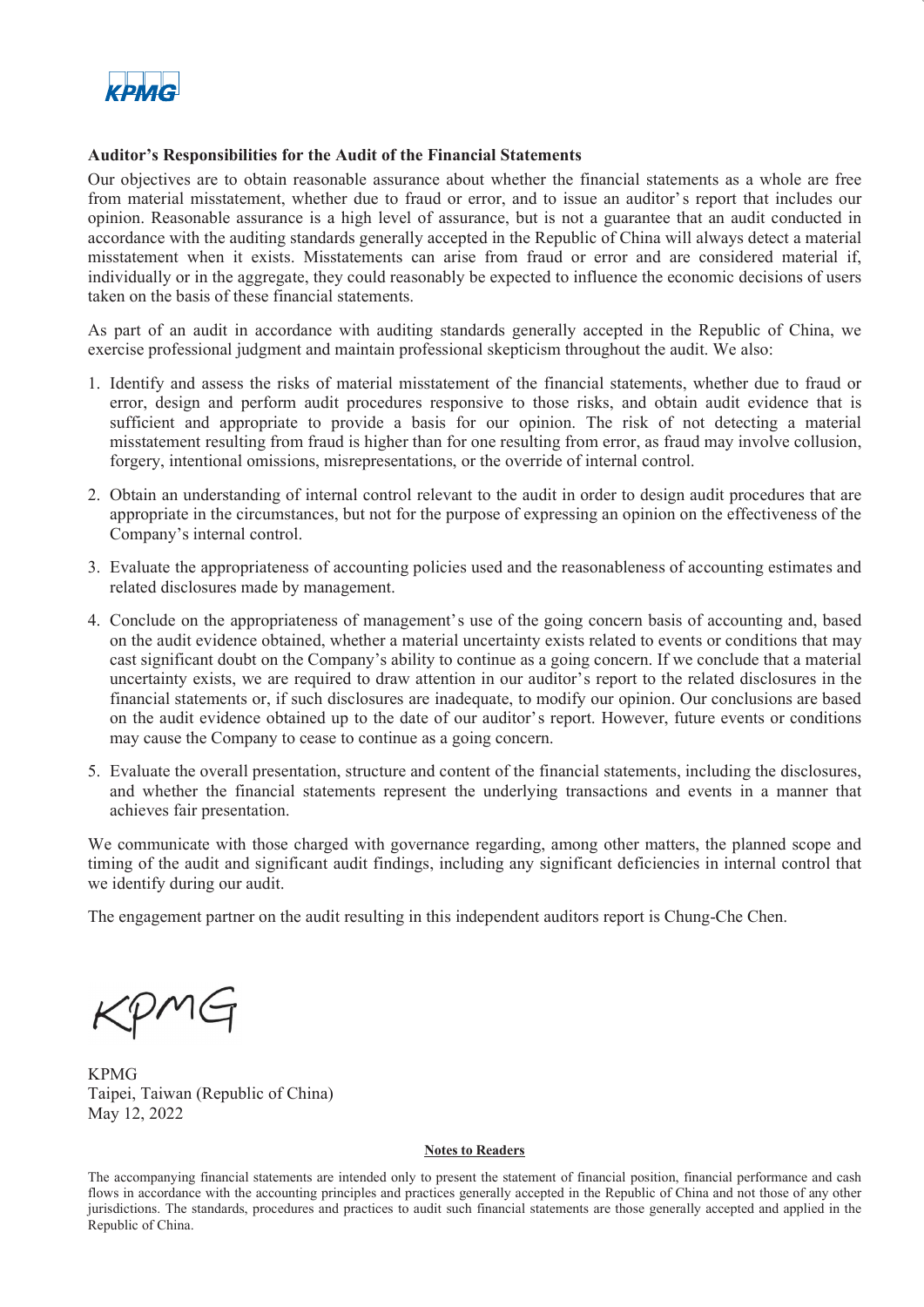| $86$<br>$\overline{19}$<br>$\overline{31}$<br>$\omega$<br>4<br>64<br>$18\,$<br>$\omega$<br>$\frac{100}{2}$<br>$\overline{\phantom{0}}$<br>$\epsilon$<br>3<br>4<br>22<br>$\equiv$<br>긔<br>$\frac{5}{6}$<br>March 31, 2021<br>16,899,655<br>227,659,706<br>364,708,208<br>30,497,217<br>37,175,160<br>216,431,770<br>48.263.389<br>38,500,000<br>123,432,367<br>1,191,766,528<br>37,100,811<br>49,983,251<br>1,114,994<br>264,695,159<br>765,139,002<br>1,029,834,161<br>161,932,367<br>Amount<br>$20\,$<br>25<br>$\circ$<br>59<br>$\frac{8}{18}$<br>$\frac{100}{2}$<br>4<br>$\sim$<br>$\overline{4}$<br>4<br>77<br>$\sim$<br>23<br>$\overline{\phantom{0}}$<br>$\overline{21}$<br>$\frac{1}{2}$<br>March 31, 2022<br>402,954,687<br>23,356,308<br>3,214,996<br>113,922,849<br>38,500,000<br>22,671,838<br>502,543,617<br>42,592,114<br>74.539.850<br>2,006,369,526<br>75,349,041<br>1,362,705<br>1,187,968,155<br>278,498,929<br>353,038,779<br>1,541,006,934<br>414,519,355<br>12,343,237<br>465,362,592<br>Amount<br>⊖ອ່<br>$\Theta$<br>Accounts payable-related parties (note 5(d) and 6)<br>Other payable-related parties (note 5(d) and 6)<br>Non-current deferred revenue (note 5(i))<br>Current deferred revenue (note 5(i))<br>Non-current provisions (note 5(e))<br>Unappropriated retained earnings<br>Current tax liabilities (note 5(g))<br>Total non-current liabilities<br>Current provisions (note 5(e))<br>Accounts payable (note 5(d))<br>Total current liabilities<br>Liabilities and Equity<br>Other payable (note $\mathfrak{H}(\mathbf{d}))$<br>Total liabilities and equity<br>Other current liabilities<br>Non-current liabilities:<br><b>Total liabilities</b><br>Advance receipts<br>Equity (note 5(h)):<br>Current liabilities:<br>Ordinary shares<br>Total equity<br>Legal reserve<br>34<br>55<br>$\sim$<br>$\overline{a}$<br>$\begin{array}{c} \hline \text{min} \\ \hline \text{min} \end{array}$<br>$\mathcal{L}$<br>93<br>$\overline{r}$<br>$\bar{1}$<br>∣∗<br>ı,<br>$\,$<br>March 31, 2021<br>77,732,785<br>1,191,766,528<br>658,347,968<br>399,633,233<br>26,094,793<br>5,178,889<br>22,986,707<br>1,114,033,743<br>74,594,762<br>2,920,955<br>1,792,153<br>217,068<br>Amount<br>$\blacksquare$<br>$\circ$<br>$\begin{array}{c}\n 0 \\  \hline\n 0\n \end{array}$<br>$40$<br>$\overline{\phantom{0}}$<br>$\frac{95}{5}$<br>$\tilde{2}$<br>35<br>$\frac{1}{\sqrt{6}}$<br>$\Box$<br>$\mathbb{C}$<br>$\blacksquare$<br>March 31, 2022<br>2,006,369,526<br>793,427,190<br>94,975,374<br>23,284,807<br>1,614,965<br>369,008<br>99,172,923<br>347,456,944<br>40,760,612<br>701,287,862<br>979,188<br>1,907,196,603<br>2,213,576<br>Amount<br>اا ہ<br>$\leftrightarrow$<br>See accompanying notes to financial statements.<br>and $6$<br>Other receivables-related parties(note 5(b)<br>Cash and cash equivalents (note 5(a))<br>Accounts receivable(note 5(b))<br>Property, plant and equipment<br>Deferred tax assets(note 5(g))<br>Non-current financial assets<br>Total non-current assets<br>Total current assets<br>Inventories (note 5(c))<br>Prepayments (note 6)<br>Other current assets<br>Non-current assets:<br>Intangible Asset<br>Current assets:<br><b>Total assets</b><br>Assets | (Amounts Expressed in New Taiwan Dollars)<br>March 31, 2022 and 2021<br><b>Balance Sheets</b> |  |
|---------------------------------------------------------------------------------------------------------------------------------------------------------------------------------------------------------------------------------------------------------------------------------------------------------------------------------------------------------------------------------------------------------------------------------------------------------------------------------------------------------------------------------------------------------------------------------------------------------------------------------------------------------------------------------------------------------------------------------------------------------------------------------------------------------------------------------------------------------------------------------------------------------------------------------------------------------------------------------------------------------------------------------------------------------------------------------------------------------------------------------------------------------------------------------------------------------------------------------------------------------------------------------------------------------------------------------------------------------------------------------------------------------------------------------------------------------------------------------------------------------------------------------------------------------------------------------------------------------------------------------------------------------------------------------------------------------------------------------------------------------------------------------------------------------------------------------------------------------------------------------------------------------------------------------------------------------------------------------------------------------------------------------------------------------------------------------------------------------------------------------------------------------------------------------------------------------------------------------------------------------------------------------------------------------------------------------------------------------------------------------------------------------------------------------------------------------------------------------------------------------------------------------------------------------------------------------------------------------------------------------------------------------------------------------------------------------------------------------------------------------------------------------------------------------------------------------------------------------------------------------------------------------------------------------------------------------------------------------------------------------------------------------------------------------------------------------------------------------------------------------------------------------------------------------------------------------------------------|-----------------------------------------------------------------------------------------------|--|
|                                                                                                                                                                                                                                                                                                                                                                                                                                                                                                                                                                                                                                                                                                                                                                                                                                                                                                                                                                                                                                                                                                                                                                                                                                                                                                                                                                                                                                                                                                                                                                                                                                                                                                                                                                                                                                                                                                                                                                                                                                                                                                                                                                                                                                                                                                                                                                                                                                                                                                                                                                                                                                                                                                                                                                                                                                                                                                                                                                                                                                                                                                                                                                                                                           |                                                                                               |  |
|                                                                                                                                                                                                                                                                                                                                                                                                                                                                                                                                                                                                                                                                                                                                                                                                                                                                                                                                                                                                                                                                                                                                                                                                                                                                                                                                                                                                                                                                                                                                                                                                                                                                                                                                                                                                                                                                                                                                                                                                                                                                                                                                                                                                                                                                                                                                                                                                                                                                                                                                                                                                                                                                                                                                                                                                                                                                                                                                                                                                                                                                                                                                                                                                                           |                                                                                               |  |
|                                                                                                                                                                                                                                                                                                                                                                                                                                                                                                                                                                                                                                                                                                                                                                                                                                                                                                                                                                                                                                                                                                                                                                                                                                                                                                                                                                                                                                                                                                                                                                                                                                                                                                                                                                                                                                                                                                                                                                                                                                                                                                                                                                                                                                                                                                                                                                                                                                                                                                                                                                                                                                                                                                                                                                                                                                                                                                                                                                                                                                                                                                                                                                                                                           |                                                                                               |  |
|                                                                                                                                                                                                                                                                                                                                                                                                                                                                                                                                                                                                                                                                                                                                                                                                                                                                                                                                                                                                                                                                                                                                                                                                                                                                                                                                                                                                                                                                                                                                                                                                                                                                                                                                                                                                                                                                                                                                                                                                                                                                                                                                                                                                                                                                                                                                                                                                                                                                                                                                                                                                                                                                                                                                                                                                                                                                                                                                                                                                                                                                                                                                                                                                                           |                                                                                               |  |
|                                                                                                                                                                                                                                                                                                                                                                                                                                                                                                                                                                                                                                                                                                                                                                                                                                                                                                                                                                                                                                                                                                                                                                                                                                                                                                                                                                                                                                                                                                                                                                                                                                                                                                                                                                                                                                                                                                                                                                                                                                                                                                                                                                                                                                                                                                                                                                                                                                                                                                                                                                                                                                                                                                                                                                                                                                                                                                                                                                                                                                                                                                                                                                                                                           |                                                                                               |  |
|                                                                                                                                                                                                                                                                                                                                                                                                                                                                                                                                                                                                                                                                                                                                                                                                                                                                                                                                                                                                                                                                                                                                                                                                                                                                                                                                                                                                                                                                                                                                                                                                                                                                                                                                                                                                                                                                                                                                                                                                                                                                                                                                                                                                                                                                                                                                                                                                                                                                                                                                                                                                                                                                                                                                                                                                                                                                                                                                                                                                                                                                                                                                                                                                                           |                                                                                               |  |
|                                                                                                                                                                                                                                                                                                                                                                                                                                                                                                                                                                                                                                                                                                                                                                                                                                                                                                                                                                                                                                                                                                                                                                                                                                                                                                                                                                                                                                                                                                                                                                                                                                                                                                                                                                                                                                                                                                                                                                                                                                                                                                                                                                                                                                                                                                                                                                                                                                                                                                                                                                                                                                                                                                                                                                                                                                                                                                                                                                                                                                                                                                                                                                                                                           |                                                                                               |  |
|                                                                                                                                                                                                                                                                                                                                                                                                                                                                                                                                                                                                                                                                                                                                                                                                                                                                                                                                                                                                                                                                                                                                                                                                                                                                                                                                                                                                                                                                                                                                                                                                                                                                                                                                                                                                                                                                                                                                                                                                                                                                                                                                                                                                                                                                                                                                                                                                                                                                                                                                                                                                                                                                                                                                                                                                                                                                                                                                                                                                                                                                                                                                                                                                                           |                                                                                               |  |
|                                                                                                                                                                                                                                                                                                                                                                                                                                                                                                                                                                                                                                                                                                                                                                                                                                                                                                                                                                                                                                                                                                                                                                                                                                                                                                                                                                                                                                                                                                                                                                                                                                                                                                                                                                                                                                                                                                                                                                                                                                                                                                                                                                                                                                                                                                                                                                                                                                                                                                                                                                                                                                                                                                                                                                                                                                                                                                                                                                                                                                                                                                                                                                                                                           |                                                                                               |  |
|                                                                                                                                                                                                                                                                                                                                                                                                                                                                                                                                                                                                                                                                                                                                                                                                                                                                                                                                                                                                                                                                                                                                                                                                                                                                                                                                                                                                                                                                                                                                                                                                                                                                                                                                                                                                                                                                                                                                                                                                                                                                                                                                                                                                                                                                                                                                                                                                                                                                                                                                                                                                                                                                                                                                                                                                                                                                                                                                                                                                                                                                                                                                                                                                                           |                                                                                               |  |
|                                                                                                                                                                                                                                                                                                                                                                                                                                                                                                                                                                                                                                                                                                                                                                                                                                                                                                                                                                                                                                                                                                                                                                                                                                                                                                                                                                                                                                                                                                                                                                                                                                                                                                                                                                                                                                                                                                                                                                                                                                                                                                                                                                                                                                                                                                                                                                                                                                                                                                                                                                                                                                                                                                                                                                                                                                                                                                                                                                                                                                                                                                                                                                                                                           |                                                                                               |  |
|                                                                                                                                                                                                                                                                                                                                                                                                                                                                                                                                                                                                                                                                                                                                                                                                                                                                                                                                                                                                                                                                                                                                                                                                                                                                                                                                                                                                                                                                                                                                                                                                                                                                                                                                                                                                                                                                                                                                                                                                                                                                                                                                                                                                                                                                                                                                                                                                                                                                                                                                                                                                                                                                                                                                                                                                                                                                                                                                                                                                                                                                                                                                                                                                                           |                                                                                               |  |
|                                                                                                                                                                                                                                                                                                                                                                                                                                                                                                                                                                                                                                                                                                                                                                                                                                                                                                                                                                                                                                                                                                                                                                                                                                                                                                                                                                                                                                                                                                                                                                                                                                                                                                                                                                                                                                                                                                                                                                                                                                                                                                                                                                                                                                                                                                                                                                                                                                                                                                                                                                                                                                                                                                                                                                                                                                                                                                                                                                                                                                                                                                                                                                                                                           |                                                                                               |  |
|                                                                                                                                                                                                                                                                                                                                                                                                                                                                                                                                                                                                                                                                                                                                                                                                                                                                                                                                                                                                                                                                                                                                                                                                                                                                                                                                                                                                                                                                                                                                                                                                                                                                                                                                                                                                                                                                                                                                                                                                                                                                                                                                                                                                                                                                                                                                                                                                                                                                                                                                                                                                                                                                                                                                                                                                                                                                                                                                                                                                                                                                                                                                                                                                                           |                                                                                               |  |
|                                                                                                                                                                                                                                                                                                                                                                                                                                                                                                                                                                                                                                                                                                                                                                                                                                                                                                                                                                                                                                                                                                                                                                                                                                                                                                                                                                                                                                                                                                                                                                                                                                                                                                                                                                                                                                                                                                                                                                                                                                                                                                                                                                                                                                                                                                                                                                                                                                                                                                                                                                                                                                                                                                                                                                                                                                                                                                                                                                                                                                                                                                                                                                                                                           |                                                                                               |  |
|                                                                                                                                                                                                                                                                                                                                                                                                                                                                                                                                                                                                                                                                                                                                                                                                                                                                                                                                                                                                                                                                                                                                                                                                                                                                                                                                                                                                                                                                                                                                                                                                                                                                                                                                                                                                                                                                                                                                                                                                                                                                                                                                                                                                                                                                                                                                                                                                                                                                                                                                                                                                                                                                                                                                                                                                                                                                                                                                                                                                                                                                                                                                                                                                                           |                                                                                               |  |
|                                                                                                                                                                                                                                                                                                                                                                                                                                                                                                                                                                                                                                                                                                                                                                                                                                                                                                                                                                                                                                                                                                                                                                                                                                                                                                                                                                                                                                                                                                                                                                                                                                                                                                                                                                                                                                                                                                                                                                                                                                                                                                                                                                                                                                                                                                                                                                                                                                                                                                                                                                                                                                                                                                                                                                                                                                                                                                                                                                                                                                                                                                                                                                                                                           |                                                                                               |  |
|                                                                                                                                                                                                                                                                                                                                                                                                                                                                                                                                                                                                                                                                                                                                                                                                                                                                                                                                                                                                                                                                                                                                                                                                                                                                                                                                                                                                                                                                                                                                                                                                                                                                                                                                                                                                                                                                                                                                                                                                                                                                                                                                                                                                                                                                                                                                                                                                                                                                                                                                                                                                                                                                                                                                                                                                                                                                                                                                                                                                                                                                                                                                                                                                                           |                                                                                               |  |
|                                                                                                                                                                                                                                                                                                                                                                                                                                                                                                                                                                                                                                                                                                                                                                                                                                                                                                                                                                                                                                                                                                                                                                                                                                                                                                                                                                                                                                                                                                                                                                                                                                                                                                                                                                                                                                                                                                                                                                                                                                                                                                                                                                                                                                                                                                                                                                                                                                                                                                                                                                                                                                                                                                                                                                                                                                                                                                                                                                                                                                                                                                                                                                                                                           |                                                                                               |  |
|                                                                                                                                                                                                                                                                                                                                                                                                                                                                                                                                                                                                                                                                                                                                                                                                                                                                                                                                                                                                                                                                                                                                                                                                                                                                                                                                                                                                                                                                                                                                                                                                                                                                                                                                                                                                                                                                                                                                                                                                                                                                                                                                                                                                                                                                                                                                                                                                                                                                                                                                                                                                                                                                                                                                                                                                                                                                                                                                                                                                                                                                                                                                                                                                                           |                                                                                               |  |
|                                                                                                                                                                                                                                                                                                                                                                                                                                                                                                                                                                                                                                                                                                                                                                                                                                                                                                                                                                                                                                                                                                                                                                                                                                                                                                                                                                                                                                                                                                                                                                                                                                                                                                                                                                                                                                                                                                                                                                                                                                                                                                                                                                                                                                                                                                                                                                                                                                                                                                                                                                                                                                                                                                                                                                                                                                                                                                                                                                                                                                                                                                                                                                                                                           |                                                                                               |  |
|                                                                                                                                                                                                                                                                                                                                                                                                                                                                                                                                                                                                                                                                                                                                                                                                                                                                                                                                                                                                                                                                                                                                                                                                                                                                                                                                                                                                                                                                                                                                                                                                                                                                                                                                                                                                                                                                                                                                                                                                                                                                                                                                                                                                                                                                                                                                                                                                                                                                                                                                                                                                                                                                                                                                                                                                                                                                                                                                                                                                                                                                                                                                                                                                                           |                                                                                               |  |
|                                                                                                                                                                                                                                                                                                                                                                                                                                                                                                                                                                                                                                                                                                                                                                                                                                                                                                                                                                                                                                                                                                                                                                                                                                                                                                                                                                                                                                                                                                                                                                                                                                                                                                                                                                                                                                                                                                                                                                                                                                                                                                                                                                                                                                                                                                                                                                                                                                                                                                                                                                                                                                                                                                                                                                                                                                                                                                                                                                                                                                                                                                                                                                                                                           |                                                                                               |  |
|                                                                                                                                                                                                                                                                                                                                                                                                                                                                                                                                                                                                                                                                                                                                                                                                                                                                                                                                                                                                                                                                                                                                                                                                                                                                                                                                                                                                                                                                                                                                                                                                                                                                                                                                                                                                                                                                                                                                                                                                                                                                                                                                                                                                                                                                                                                                                                                                                                                                                                                                                                                                                                                                                                                                                                                                                                                                                                                                                                                                                                                                                                                                                                                                                           |                                                                                               |  |
|                                                                                                                                                                                                                                                                                                                                                                                                                                                                                                                                                                                                                                                                                                                                                                                                                                                                                                                                                                                                                                                                                                                                                                                                                                                                                                                                                                                                                                                                                                                                                                                                                                                                                                                                                                                                                                                                                                                                                                                                                                                                                                                                                                                                                                                                                                                                                                                                                                                                                                                                                                                                                                                                                                                                                                                                                                                                                                                                                                                                                                                                                                                                                                                                                           |                                                                                               |  |
|                                                                                                                                                                                                                                                                                                                                                                                                                                                                                                                                                                                                                                                                                                                                                                                                                                                                                                                                                                                                                                                                                                                                                                                                                                                                                                                                                                                                                                                                                                                                                                                                                                                                                                                                                                                                                                                                                                                                                                                                                                                                                                                                                                                                                                                                                                                                                                                                                                                                                                                                                                                                                                                                                                                                                                                                                                                                                                                                                                                                                                                                                                                                                                                                                           |                                                                                               |  |
|                                                                                                                                                                                                                                                                                                                                                                                                                                                                                                                                                                                                                                                                                                                                                                                                                                                                                                                                                                                                                                                                                                                                                                                                                                                                                                                                                                                                                                                                                                                                                                                                                                                                                                                                                                                                                                                                                                                                                                                                                                                                                                                                                                                                                                                                                                                                                                                                                                                                                                                                                                                                                                                                                                                                                                                                                                                                                                                                                                                                                                                                                                                                                                                                                           |                                                                                               |  |
|                                                                                                                                                                                                                                                                                                                                                                                                                                                                                                                                                                                                                                                                                                                                                                                                                                                                                                                                                                                                                                                                                                                                                                                                                                                                                                                                                                                                                                                                                                                                                                                                                                                                                                                                                                                                                                                                                                                                                                                                                                                                                                                                                                                                                                                                                                                                                                                                                                                                                                                                                                                                                                                                                                                                                                                                                                                                                                                                                                                                                                                                                                                                                                                                                           |                                                                                               |  |
|                                                                                                                                                                                                                                                                                                                                                                                                                                                                                                                                                                                                                                                                                                                                                                                                                                                                                                                                                                                                                                                                                                                                                                                                                                                                                                                                                                                                                                                                                                                                                                                                                                                                                                                                                                                                                                                                                                                                                                                                                                                                                                                                                                                                                                                                                                                                                                                                                                                                                                                                                                                                                                                                                                                                                                                                                                                                                                                                                                                                                                                                                                                                                                                                                           |                                                                                               |  |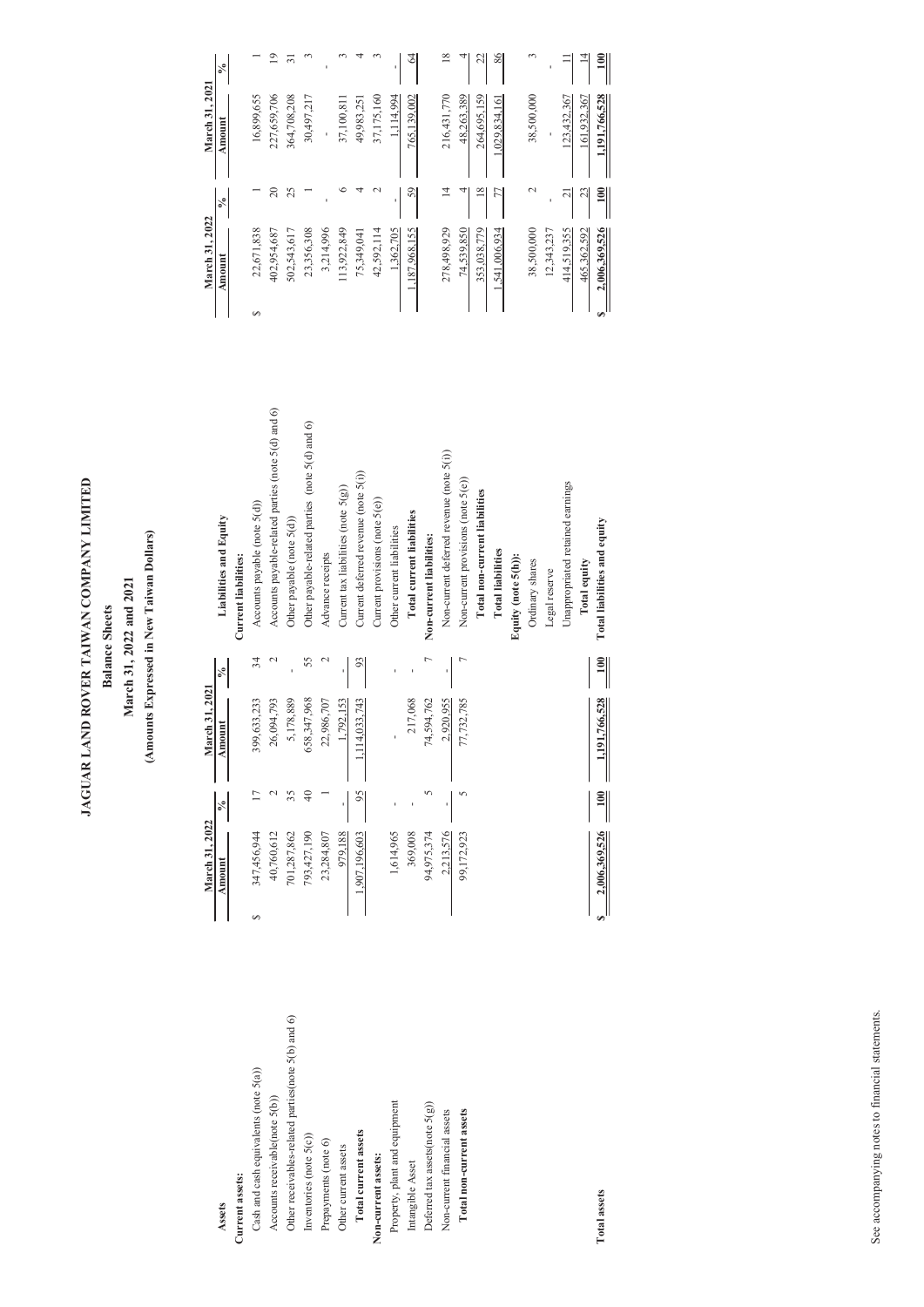# Statements of Comprehensive Income

# For the year ended March 31, 2022 and 2021

| <b>JAGUAR LAND ROVER TAIWAN COMPANY LIMITED</b> |                               |                          |                 |               |
|-------------------------------------------------|-------------------------------|--------------------------|-----------------|---------------|
| <b>Statements of Comprehensive Income</b>       |                               |                          |                 |               |
| For the year ended March 31, 2022 and 2021      |                               |                          |                 |               |
| (Amounts Expressed in New Taiwan Dollars)       |                               |                          |                 |               |
|                                                 |                               |                          |                 |               |
|                                                 |                               |                          |                 |               |
|                                                 | 2022                          |                          | 2021            |               |
|                                                 | <b>Amount</b>                 | $\frac{0}{0}$            | <b>Amount</b>   | $\frac{0}{0}$ |
| Operating Revenue (note 5(i))                   | 6,163,610,607<br><sup>8</sup> | 100                      | 5,022,748,193   | 100           |
| Operating Cost (note 5(c))                      | (5,399,585,466)               | (88)                     | (4,578,545,096) | (91)          |
| <b>Gross profit from operations</b>             | 764,025,141                   | 12                       | 444,203,097     | 9             |
| Operating expenses (note $5(f)$ , (j) and 6)    | (257, 918, 937)               | (4)                      | (303, 342, 041) | (6)           |
| Net operating income                            | 506,106,204                   | 8                        | 140,861,056     | 3             |
| Non-operating income and expenses:              |                               |                          |                 |               |
| Other income                                    | 11,731,543                    |                          | 18,890,897      |               |
| Interest income                                 | 80,913                        |                          | 29,042          |               |
| Interest expense (note 6)                       |                               |                          | (148, 824)      |               |
| Total non-operating income and expenses         | 11,812,456                    | $\overline{\phantom{a}}$ | 18,771,115      | $\sim$        |
| Profit before income tax                        | 517,918,660                   | $8\,$                    | 159,632,171     | 3             |
| Less : Income tax expense (note $5(g)$ )        | (103, 399, 305)               | (2)                      | (32, 338, 516)  | (1)           |
| Profit                                          | 414,519,355                   | 6                        | 127,293,655     |               |
| Other comprehensive income, net                 |                               |                          |                 |               |
| Total comprehensive income, net                 | 414,519,355                   | $\boldsymbol{\theta}$    | 127,293,655     |               |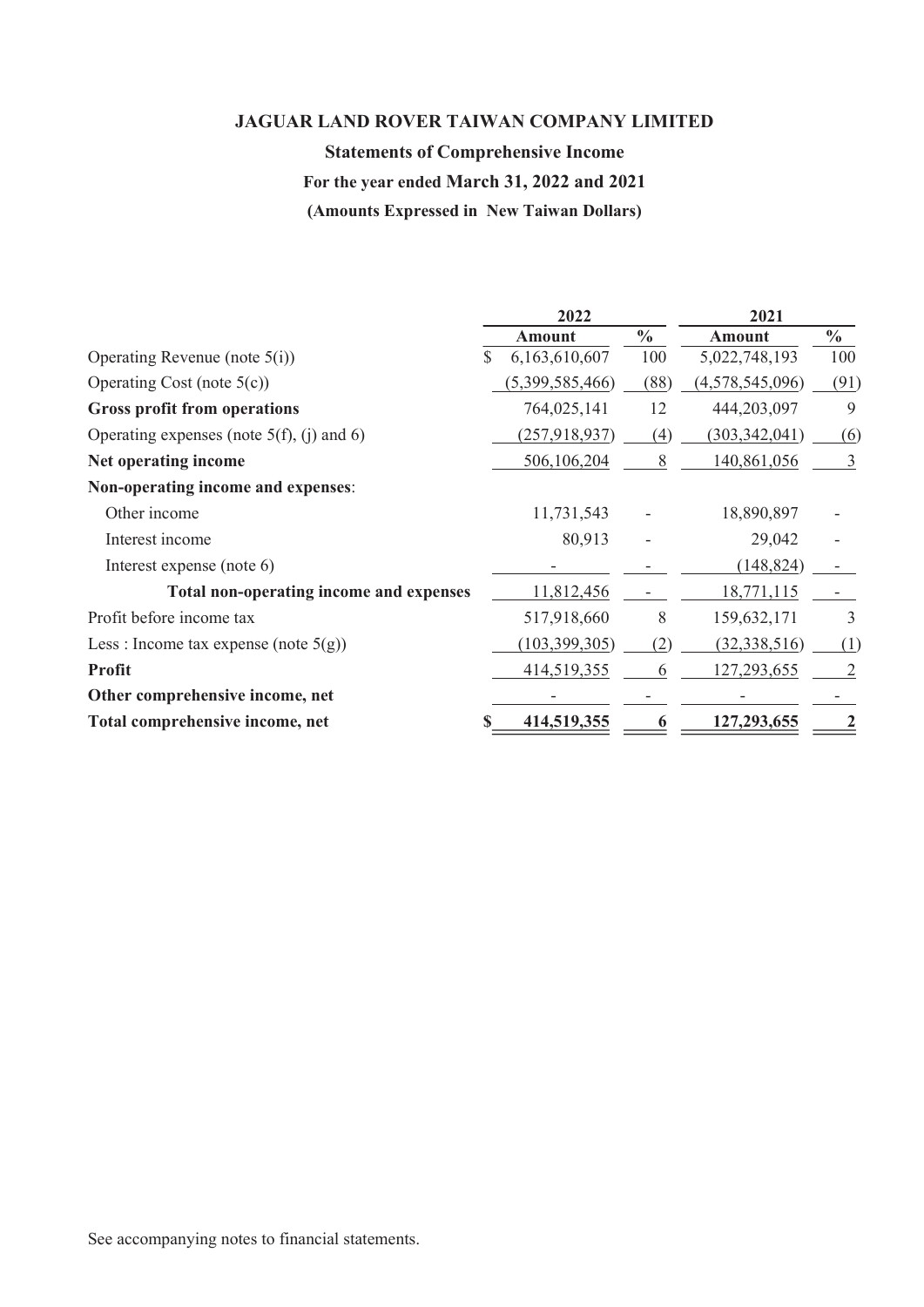# Statements of Changes in Equity

# For the year ended March 31, 2022and 2021

|                                                         |                    | <b>Statements of Changes in Equity</b><br>For the year ended March 31, 2022and 2021 | <b>JAGUAR LAND ROVER TAIWAN COMPANY LIMITED</b> |                          |
|---------------------------------------------------------|--------------------|-------------------------------------------------------------------------------------|-------------------------------------------------|--------------------------|
|                                                         |                    | (Amounts Expressed in New Taiwan Dollars)                                           |                                                 |                          |
|                                                         |                    |                                                                                     | <b>Retained earnings</b>                        |                          |
|                                                         | Ordinary<br>shares | <b>Legal reserve</b>                                                                | Unappropriated<br>retained earnings             | <b>Total equity</b>      |
| <b>Balance at March 31, 2020</b>                        | \$<br>38,500,000   |                                                                                     | (3,861,288)                                     | 34,638,712               |
| Profit                                                  |                    |                                                                                     | 127,293,655                                     | 127,293,655              |
| Other comprehensive income                              |                    |                                                                                     |                                                 |                          |
| Total comprehensive income                              |                    |                                                                                     | 127,293,655                                     | 127,293,655              |
| <b>Balance on March 31, 2021</b>                        | 38,500,000         |                                                                                     | 123,432,367                                     | 161,932,367              |
| Appropriation and distribution of<br>retained earnings: |                    |                                                                                     |                                                 |                          |
| Legal reserve                                           |                    | 12,343,237                                                                          | (12, 343, 237)                                  |                          |
| Cash dividends                                          |                    |                                                                                     | (111,089,130)                                   | (111,089,130)            |
|                                                         |                    | 12,343,237                                                                          | (123, 432, 367)                                 | (111,089,130)            |
| Profit                                                  |                    |                                                                                     | 414,519,355                                     | 414,519,355              |
| Other comprehensive income                              |                    |                                                                                     | $\overline{\phantom{a}}$                        | $\overline{\phantom{a}}$ |
| Total comprehensive income                              |                    |                                                                                     | 414,519,355                                     | 414,519,355              |
|                                                         | 38,500,000         | 12,343,237                                                                          | 414,519,355                                     | 465,362,592              |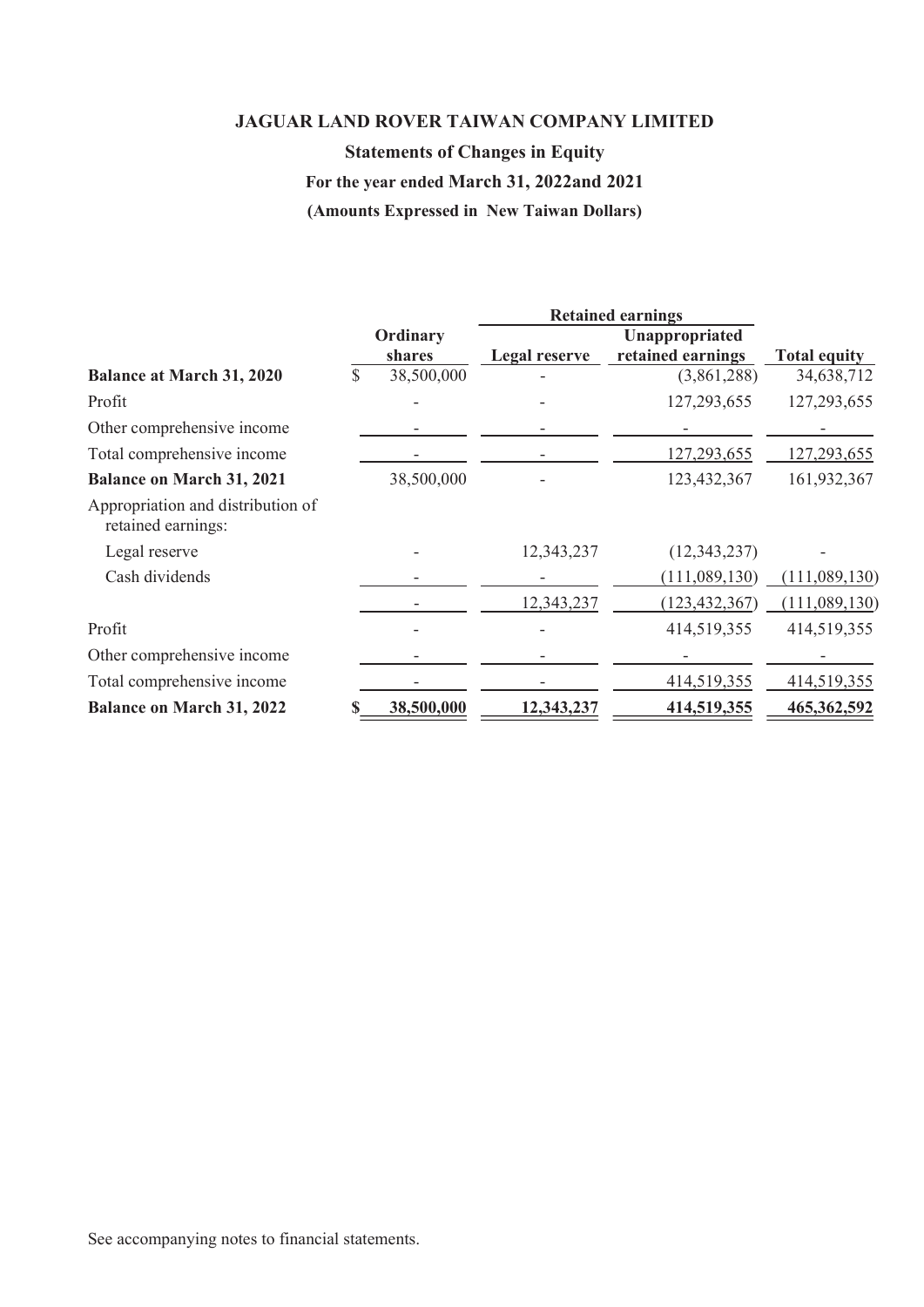## Statements of Cash Flows

# For the year ended March 31, 2022 and 2021

| <b>JAGUAR LAND ROVER TAIWAN COMPANY LIMITED</b><br><b>Statements of Cash Flows</b><br>For the year ended March 31, 2022 and 2021<br>(Amounts Expressed in New Taiwan Dollars) |                             |                              |
|-------------------------------------------------------------------------------------------------------------------------------------------------------------------------------|-----------------------------|------------------------------|
|                                                                                                                                                                               |                             |                              |
|                                                                                                                                                                               |                             |                              |
|                                                                                                                                                                               |                             |                              |
|                                                                                                                                                                               |                             |                              |
|                                                                                                                                                                               | 2022                        | 2021                         |
| Cash flows from (used in) operating activities:                                                                                                                               |                             |                              |
| Profit before income tax                                                                                                                                                      | \$<br>517,918,660           | 159,632,171                  |
| <b>Adjustments:</b><br>Adjustments to reconcile profit (loss):                                                                                                                |                             |                              |
| Interest income                                                                                                                                                               | (80,913)                    | (29,042)                     |
| Interest expense                                                                                                                                                              |                             | 148,824                      |
| Depreciation expense                                                                                                                                                          | 85,035                      |                              |
| Amortization expense                                                                                                                                                          | 148,060                     | 27,132                       |
| Amortization on deferred revenue                                                                                                                                              | (96,093,412)                | (46,110,161)                 |
| Provisions                                                                                                                                                                    | 82,298,652                  | 95,364,109                   |
|                                                                                                                                                                               | 504,276,082                 | 209,033,033                  |
| Changes in operating assets and liabilities:<br>Accounts receivable                                                                                                           | (14,665,819)                | (5,208,971)                  |
| Other receivables                                                                                                                                                             | 3,913,851                   | 68,817,822                   |
| Inventories                                                                                                                                                                   | (135,079,222)               | 553,497,353                  |
| Prepayments                                                                                                                                                                   | (298,100)                   | 28,479,975                   |
| Other current Assets                                                                                                                                                          | 812,965                     | (1,792,153)                  |
| Accounts payable (including related parties)                                                                                                                                  | 181,067,164                 | (820, 986, 801)              |
| Other payables (including related parties)                                                                                                                                    | 130,694,500                 | 27,261,050                   |
| Advance receipts                                                                                                                                                              | 3,214,996                   |                              |
| Recognized on deferred revenue                                                                                                                                                | 183,526,361                 | 117,658,747                  |
| Utilization of provisions                                                                                                                                                     | (50,605,237)                | (74, 130, 474)               |
| Other current liabilities                                                                                                                                                     | 247,711                     | (1,084,362)                  |
| Cash inflow generated from operations                                                                                                                                         | 807,105,252                 | 101,545,219                  |
| Interest received                                                                                                                                                             | 58,089                      | 29,042                       |
| Interest paid                                                                                                                                                                 |                             | (2,396,956)                  |
| Income taxes paid<br>Net cash flows from operating activities                                                                                                                 | (46,957,879)<br>760,205,462 | (18, 204, 996)<br>80,972,309 |
| Cash flows from (used in) investing activities:                                                                                                                               |                             |                              |
| Acquisition of property, plant and equipment                                                                                                                                  | (1,700,000)                 |                              |
| Acquisition of intangible assets                                                                                                                                              | (300,000)                   | (244,200)                    |
| Other receivables - related parties                                                                                                                                           | (700,000,000)               |                              |
| Increase in non-current financial assets                                                                                                                                      | 707,379                     | (905, 551)                   |
| Net cash flows (used in) from investing activities                                                                                                                            | (701, 292, 621)             | (1,149,751)                  |
| Cash flows from (used in) financing activities:                                                                                                                               |                             |                              |
| Other payable-related parties                                                                                                                                                 |                             | (100,000,000)                |
| Cash dividends paid                                                                                                                                                           | (111,089,130)               |                              |
| Net cash flows from financing activities                                                                                                                                      | (111,089,130)               | (100,000,000)                |
| Net increase in cash and cash equivalents                                                                                                                                     | (52, 176, 289)              | (20, 177, 442)               |
| Cash and cash equivalents at beginning of period                                                                                                                              | 399,633,233                 | 419,810,675<br>399,633,233   |
| Cash and cash equivalents at end of period                                                                                                                                    | 347,456,944                 |                              |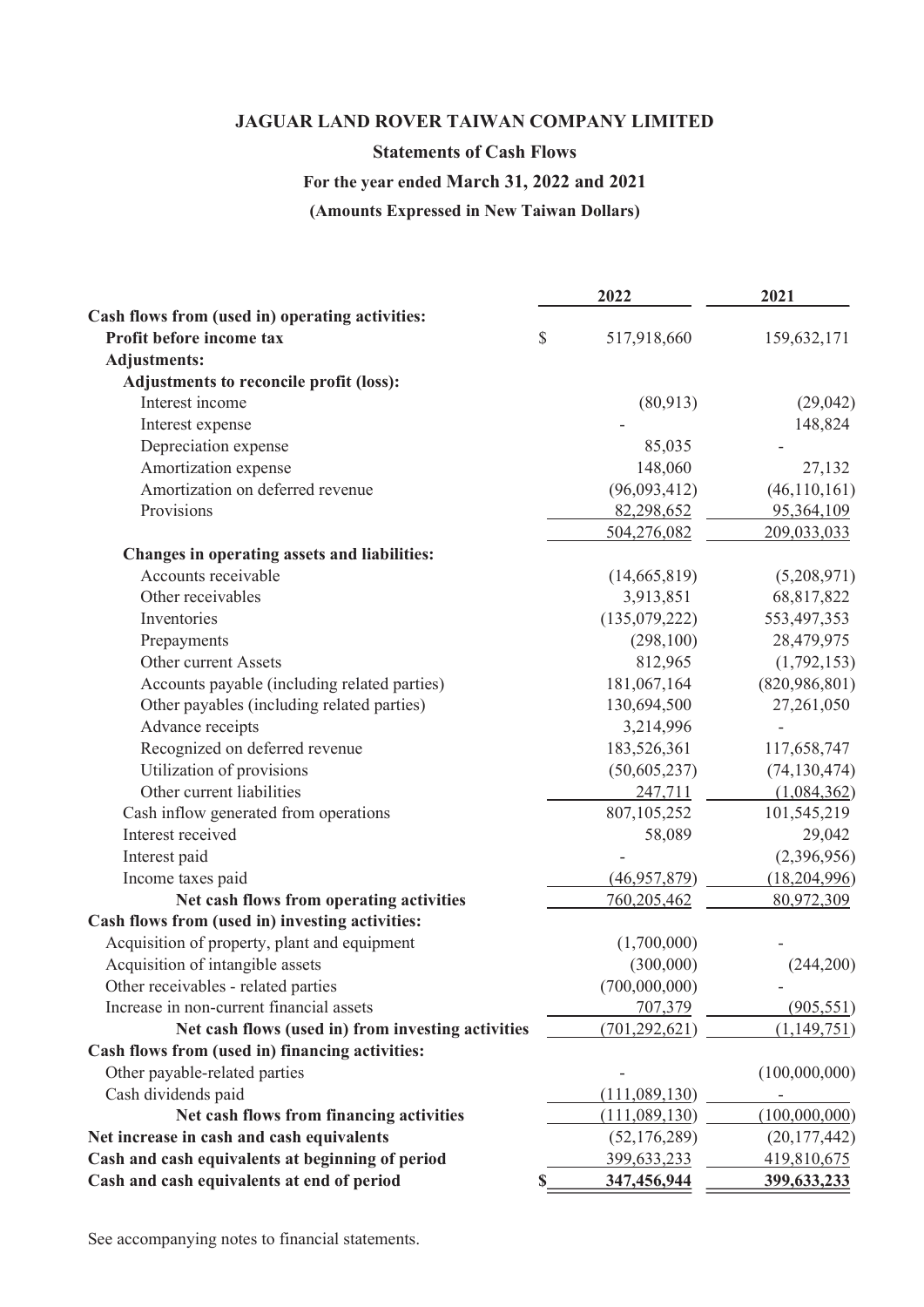#### Notes to the Financial Statements

#### For the year ended March 31, 2022 and 2021

JAGUAR LAND ROVER TAIWAN COMPANY<br>
Notes to the Financial Statements<br>
For the year ended March 31, 2022 and 20<br>
(1) Company history<br>
Jaguar Land Rover Taiwan Company Limited (the "Company"), was ince<br>
Ministry of Economic A Jaguar Land Rover Taiwan Company Limited(the "Company"), was incorporated with the approval of the Ministry of Economic Affairs in December 2017, under the laws of the Republic of China (ROC), with its registered address at 7F, No. 1, Songgau Road, Xinyi District, Taipei City. The Company's main business is the sale of passenger cars  $\cdot$  sports utility vehicles  $\cdot$  parts and accessories and the provision of after sales business. JAGUAR LAND ROVER TAIWAN COMPANY LIMITED<br>
Notes to the Financial Statements<br>
For the year ended March 31, 2022 and 2021<br>
(1) Company history<br>
Jaguar Land Rover Taiwan Company Limited(the "Company"), was incorporated with<br> **JAGUAR LAND ROVER TAIWAN COMPANY**<br>
Notes to the Financial Statements<br>
For the year ended March 31, 2022 and 20<br>
(1) Company history<br>
Jaguar Land Rover Taiwan Company Limited(the "Company"), was ince<br>
Ministry of Economic For the year entert Marten 51, 5022 and 2021<br>
Company history<br>
Maguar Land Rover Taiwan Company Limited(the "Company"), was incorpore<br>
Ministry of Economic Affairs in December 2017, under the laws of the Republist<br>
registe Source Taiwar Court and The Market Company of Economic Affairs in December 2017, under the laws of the Republe<br>registered address at 7F, No. 1, Songgau Road, Xinyi District, Taipei City. The sits the subsequence of passeng

These financial statements were authorized for issue by the board of directors on May 12, 2022.

The significant accounting policies presented in the financial statements are summarized below. The following accounting policies were applied consistently throughout the periods presented in the financial statements.

These financial statements have been prepared in accordance with the Business Entity Accounting Act and the Regulation on Business Entity Accounting Handling, as well as Enterprise Accounting Standards and their related Interpretations announced by the Accounting Research and Development Foundation of the Republic of China. (hereinafter referred to as "EAS"). erero accress at r, No. 1, Songgali Koad, Amyl District, Taipel City. The Company is main<br>state of passenger cars · sports utility vehicles · parts and accessories and the provision of a<br>roval date and procedures of the fi ess.<br>
ess.<br>
coval date and procedures of the financial statements<br>
e financial statements were authorized for issue by the board of directors on Mi<br>
marry of significant accounting policies<br>
significant accounting policies

- -
	-

The functional currency of the Company is determined based on the primary economic environment in which the Company operates. The financial statements are presented in New Taiwan dollars (NTD), which is the Company's functional currency.

- (c) Foreign currencies
	-

significant accounting policies presented in the financial statements are st<br>
sing accounting policies were applied consistently throughout the periods pre<br>
Statement of compliance<br>
These financial statements have been pre Transactions in foreign currencies are translated into the functional currencies of the Company at the exchange rates at the dates of the transactions. At the end of each subsequent reporting period, monetary items denominated in foreign currencies are translated into the functional currency using the exchange rate at that date; foreign currency exchange differences are recognized in profit or loss.

Non-monetary items in foreign currencies that are measured at fair value are translated using the exchange rate at the date when the fair value was measured. When a gain or loss on a nonmonetary item is recognized in other comprehensive income, the related exchange gain or loss is recognized in other comprehensive income. Conversely, when a gain or loss on a non-monetary item is recognized in profit or loss, the related exchange gain or loss is recognized in profit or loss. Non-monetary items in a foreign currencies that are measured based on historical cost are translated using the exchange rate at the date of the transaction.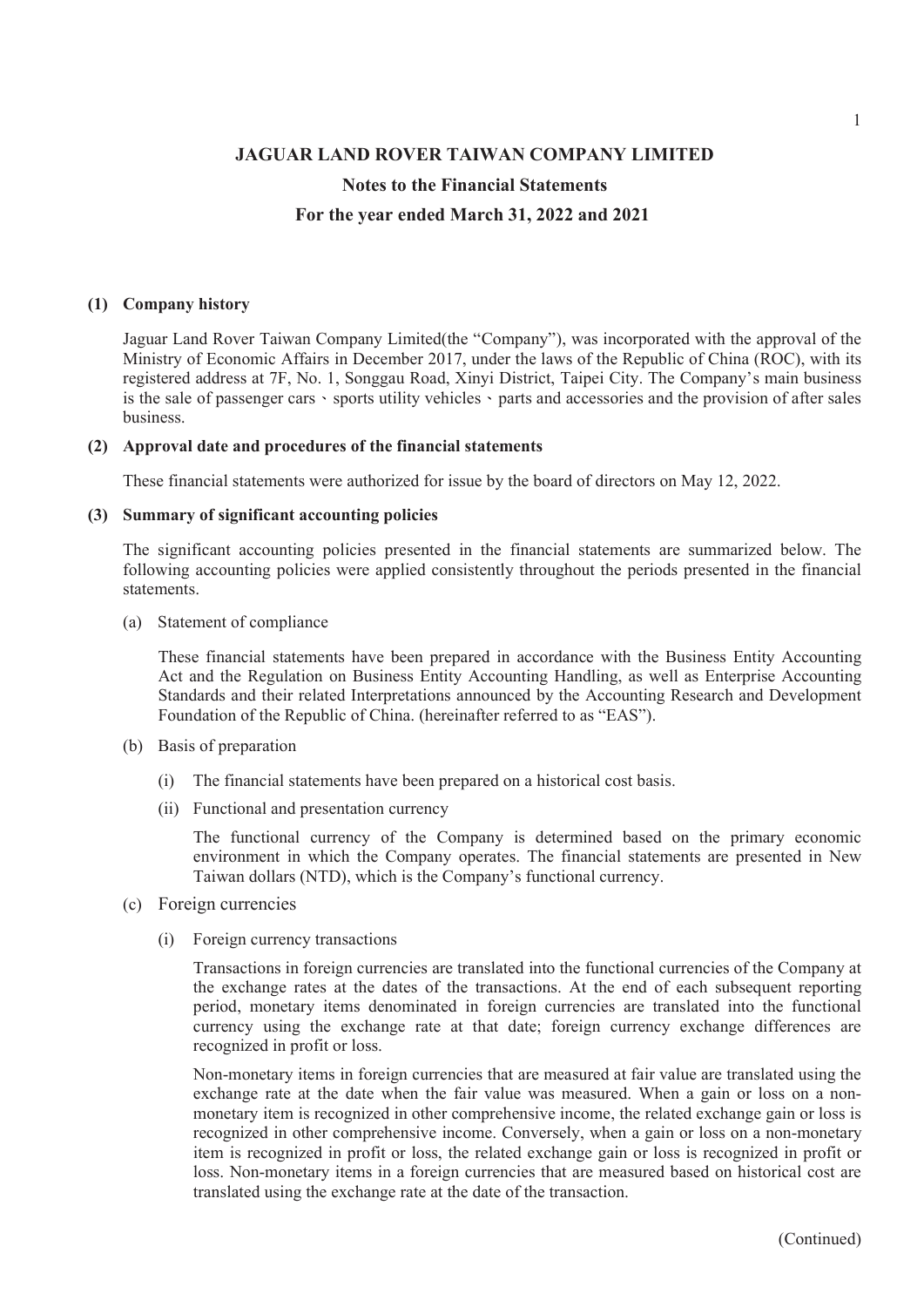# JAGUAR LAND ROVER TAIWAN COMPANY LIMITED Notes to the Financial Statements JAGUAR LAND ROVER TAIWAN COMPANY LIMITE<br>
Notes to the Financial Statements<br>
Classification of current and non-current assets and liabilities<br>
An asset is classified as current under one of the following criteria, and all o

#### (d) Classification of current and non-current assets and liabilities

An asset is classified as current under one of the following criteria, and all other assets are classified as non-current. (i) It is expected to be realized, or intended to be sold or consumed, in the normal operating expected to be realized, or intended to be sold or consumed, in the normal operating cycle;<br>(i) It is expected to be realized, (ii) It is expected to be realized within twelve months after the reporting date; or used to state in easets are classified as our current and non-current assets and liabilities An asset is classified as current under one (i) The asset is cash or a cash equivalent, unless, the asset is classification of current and non-current assets and liabilities<br>
An asset is classified as current under one of the following criteria, and all other assets Classification of current and non-current assets and liabilities<br>An asset is classified as current under one of the following criteria, and all other<br>as non-current.<br>(i) It is expected to be realized, or intended to be so Classification of current and non-current assets and liabilities<br>
An asset is classified as current under one of the following criteria, and all otl<br>
as non-current.<br>
(i) It is expected to be realized, or intended to be s Classification of current and non-current assets and liabilities<br>
An asset is classified as current under one of the following criteria, and all other assets are classi<br>
as anon-current.<br>
(i) It is expected to be realized,

- 
- 
- 
- used to settle a liability for at least twelve months after the reporting date.

A liability is classified as current under one of the following criteria, and all other liabilities are classified as non-current.

- 
- 
- 
- twelve months after the reporting date.

enassinted on tearter and toor canter above and homited.<br>
An asset is classified as current under one of the following criteria, and all other assets are classified<br>
(i) It is expected to be realized , or intended to be so The Company classifies its financial liabilities as current when they are due to be settled within twelve months after the reporting date, even if the original term was for a period longer than twelve months, and an agreement to re-finance, or to reschedule payments on a long-term basis is completed after the reporting date, and before the financial statements are authorized for issue. (iii) It is due to be settled within twelve months after the reporting date; or<br>(iv) The Company does not have an unconditional right to defer settlement of<br>twelve months after the reporting date.<br>The Company classifies i

(e) Cash and cash equivalents

Cash are demand deposits. Cash equivalents are short-term, highly liquid investments that are readily convertible to known amounts of cash and which are subject to an insignificant risk of changes in value.

(f) Financial instruments

Financial assets and financial liabilities are initially recognized when the Company becomes a party to the contractual provisions of the instruments.

Financial assets of the Company are classified of loans and receivables.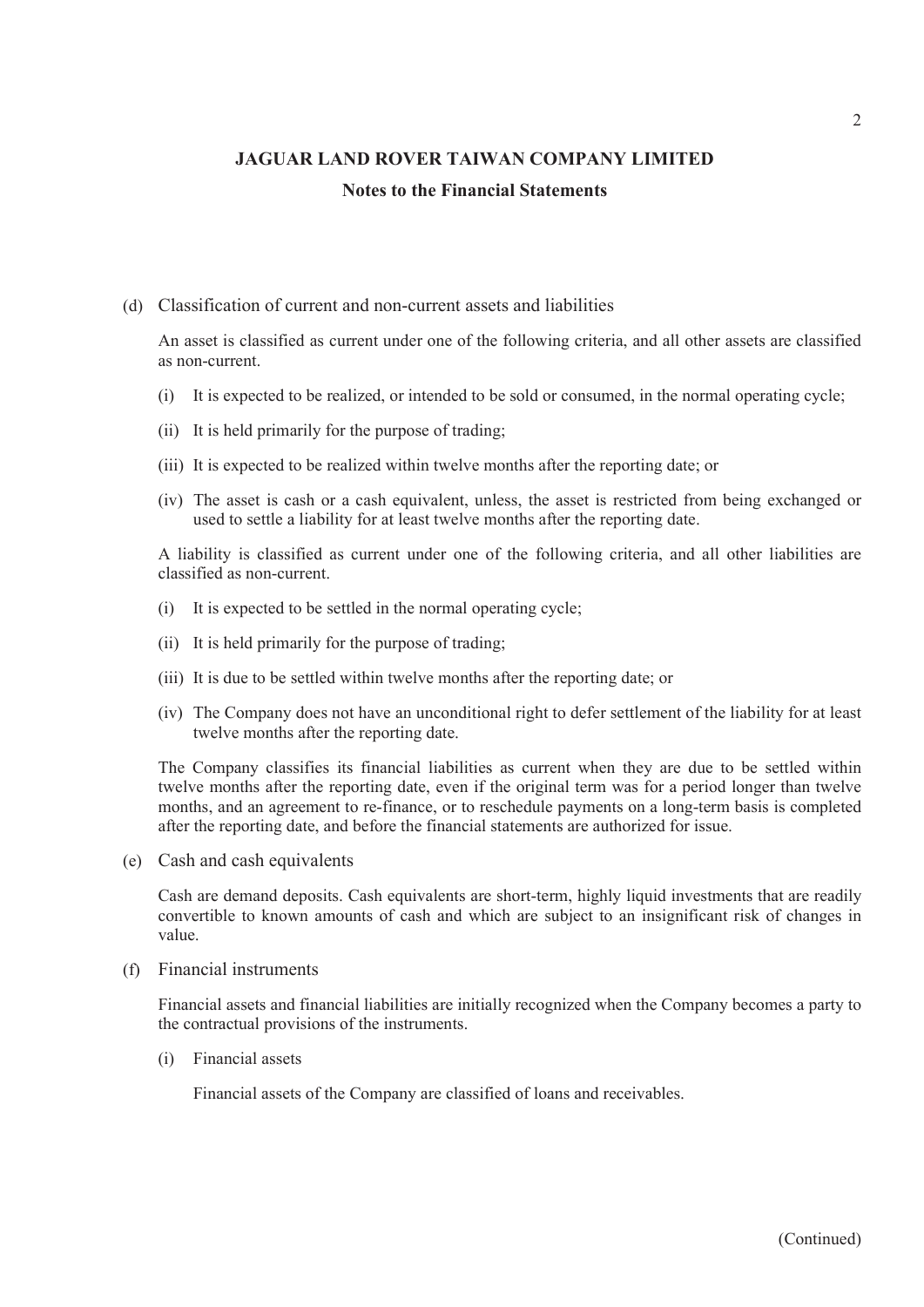**JAGUAR LAND ROVER TAIWAN COMPANY LIMITED**<br> **Notes to the Financial Statements**<br> **Notes to the Financial Statements**<br>
Loans and receivables<br>
Loans and receivables<br>
are financial assets with fixed or determinable pay<br>
quote Loans and receivables are financial assets with fixed or determinable payments that are not quoted in an active market. Such assets are recognized initially at fair value, plus any directly attributable transaction costs. Subsequent to initial recognition, loans and receivables other than insignificant interest on short-term receivables are measured at amortized cost using the effective interest method, less any impairment losses. A regular way purchase or sale of financial assets is recognized and derecognized, as applicable, using trade-date accounting. **JAGUAR LAND ROVER TAIWAN COMPANY LIMITED**<br> **Notes to the Financial Statements**<br> **Notes to the Financial Statements**<br>
Loans and receivables are financial assets with fixed or determinable pay<br>
quoted in an active market.

Interest income is recognized in profit or loss, and it is included in non-operating income and expenses.

Except for financial assets at fair value through profit or loss, financial assets are assessed for impairment at each reporting date. A financial asset is impaired if, and only if, there is objective evidence of impairment as a result of one or more events that occurred after the initial recognition of the asset (a 'loss event') and that loss event (or events) has an impact on the estimated future cash flows of the financial asset that can be estimated reliably.

Objective evidence that financial assets are impaired includes:

- Significant financial difficulty of the issuer or obligor;
- A breach of contract (such as a default or delinquency in interest or principal payments);
- It becoming probable that the borrower will enter bankruptcy or other financial reorganization;
- The disappearance of an active market for a security because of financial difficulties.

For certain categories of financial assets, such as trade receivables, assets are assessed for impairment on a collective basis even if they were assessed not to be impaired individually. Objective evidence of impairment for a portfolio of receivables could include the Company's past experience of collecting payments, an increase in the number of delayed payments in the portfolio past the average credit period, as well as the observable changes in national or local economic conditions that correlate with default on receivables.

An impairment loss in respect of a financial asset is reflected in an allowance account against the carrying amount. When it is determined a financial asset is uncollectible, it is written off from the allowance account. The amounts that were previously written off and subsequently withdrawn are credited to the allowance account. Changes in the amount of the allowance account are recognized in profit or loss. An impairment loss in respect of a financial asset measured at cost is reflected directly against the carrying amount.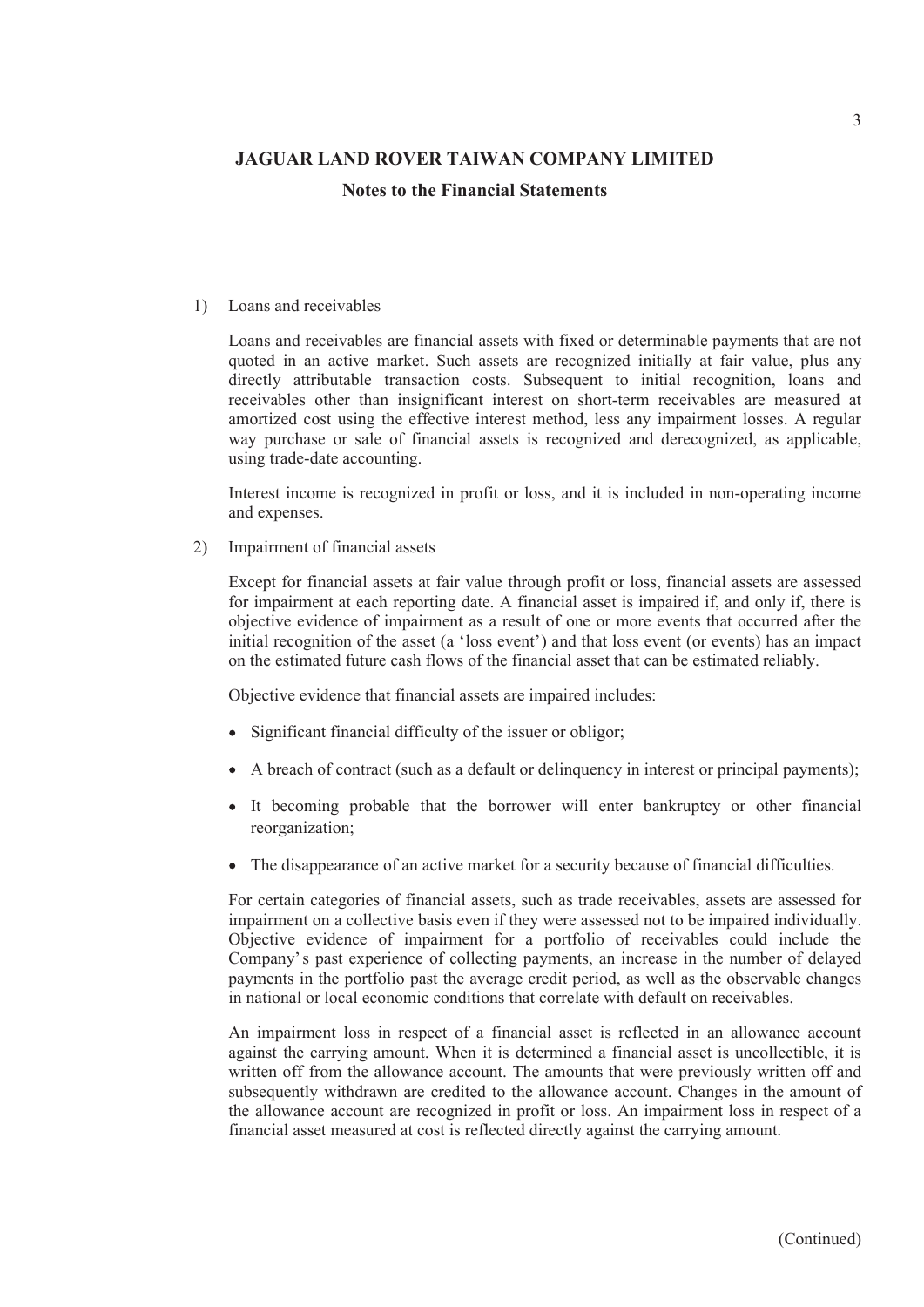**JAGUAR LAND ROVER TAIWAN COMPANY LIMITED**<br>Notes to the Financial Statements<br>3) Derecognition of financial assets<br>Financial assets are derecognized when the contractual rights of the case<br>assets are terminated, or when the Financial assets are derecognized when the contractual rights of the cash inflow from the assets are terminated, or when the Company transfers substantially all the risks and rewards of ownership of the financial assets.

On derecognition of a financial asset in its entirety, the difference between the carrying amount, and the sum of the consideration received or receivable and any cumulative gain or loss that had been recognized in other comprehensive income and accumulated in equity, is recognized in profit or losses and is included in non-operating income and expenses.

On derecognition of a financial asset other than in its entirety, the Company allocates the previous carrying amount of the financial asset between the part it continues to recognize under continuing involvement, and the part it no longer recognizes on the basis of the relative fair values of those parts on the date of the transfer. The difference between the carrying amount allocated to the part that is no longer recognized, and the sum of the consideration received for the part no longer recognized and any cumulative gain or loss allocated to it that had been recognized in other comprehensive income, is recognized in profit or loss. A cumulative gain or loss that had been recognized in other comprehensive income is allocated between the part that continues to be recognized and the part that is no longer recognized on the basis of the relative fair values of those parts. Financial assets are derecognized when the contractual rights of th<br>assets are terminated, or when the Company transfers substantially a<br>of ownership of the financial assets.<br>On derecognition of a financial asset in its en assets are terminated, or when the Company transfers substantially all the of ownership of the financial assets.<br>
On derecognition of a financial asset in its entirety, the difference bet amount, and the sum of the conside Financial liabilities and experiment and experiment and the part it no longer recognizes or relative fair values of those parts on the date of the transfer. The different carrying amount allocated to the part that is no lo

- -

Debt and equity instruments issued by the Company are classified as financial liabilities or equity in accordance with the substance of the contractual arrangements and the detinitions of a financial liability and an equity instrument.

An equity instrument is any contract that evidences residual interest in the assets of an entity after deducting all of its liabilities. Equity instruments issued are recognized as the amount of consideration received, less the direct cost of issuing.

Financial liabilities not classified as held for trading or designated as at fair value through profit or loss are measured at fair value, plus any directly attributable transaction costs on initial recognition. Subsequent to initial recognition, they are measured at amortized cost calculated using the effective interest method. Interest expense not capitalized as capitalized cost is recognized in profit or loss, and is included in non-operating income and expenses.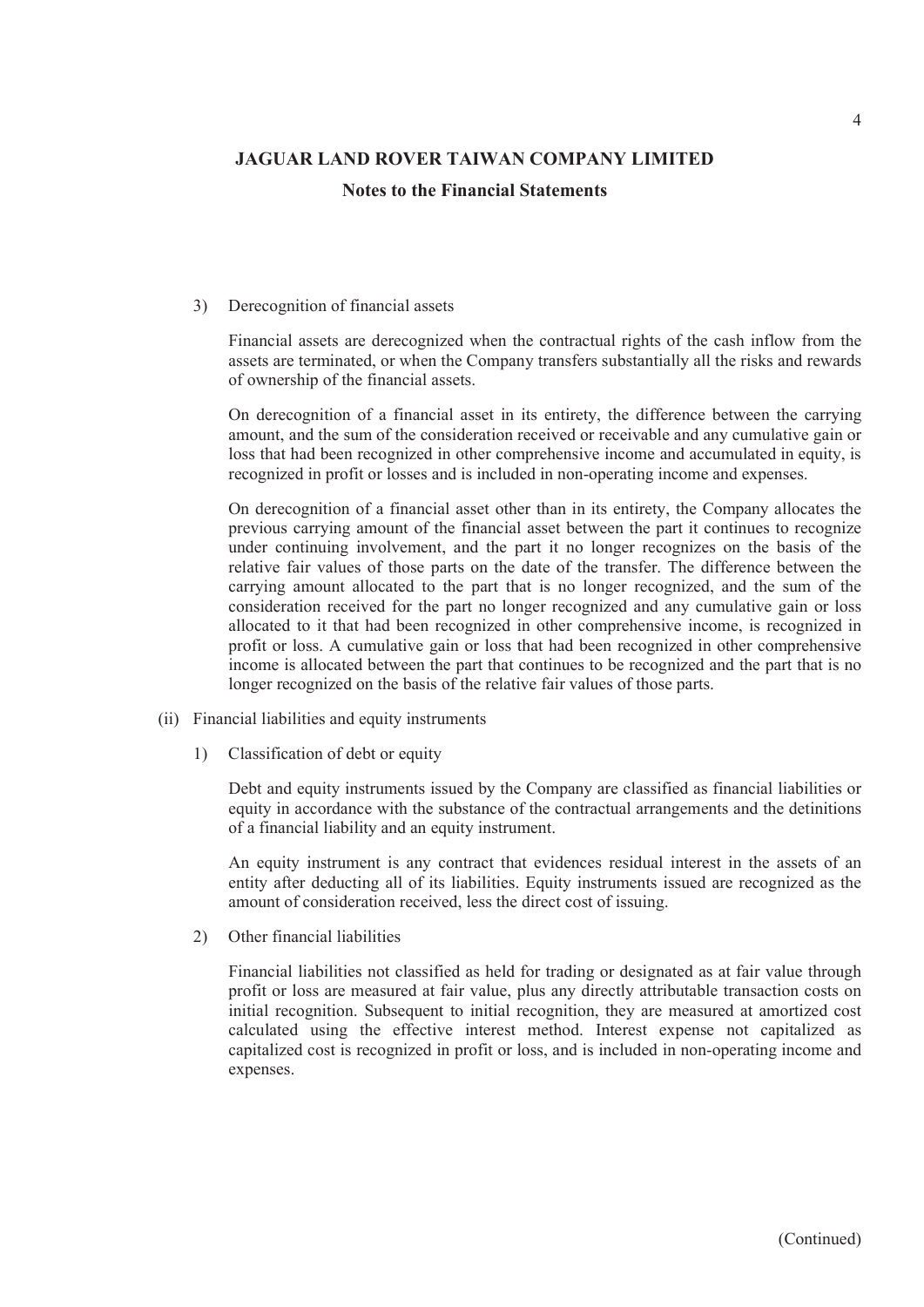**JAGUAR LAND ROVER TAIWAN COMPANY LIMITED**<br> **Notes to the Financial Statements**<br> **Solution of financial liabilities**<br>
The Company derecognizes a financial liability when its contractual of<br>
discharged or cancelled, or has The Company derecognizes a financial liability when its contractual obligation has been discharged or cancelled, or has expired. The difference between the carrying amount of a financial liability derecognized and the consideration paid and payable (including any noncash assets transferred or liabilities assumed) is recognized in profit or loss, and included in non-operating income or expenses. 3) Derecognition of financial liabilities<br>
The Company derecognizes a financial liability when its contracte<br>
discharged or cancelled, or has expired. The difference between the<br>
financial liability dereognized and the con

(g) Inventories

Inventories are measured at the lower of cost and net realizable value. The cost of inventories is based on the specific cost identification and weighted-average method and includes expenditure incurred in acquiring the inventories, and other costs incurred in bringing them to their present location and condition. non-operating income or expenses.<br>
Inventories<br>
Inventories<br>
Inventories<br>
Inventories<br>
are measured at the lower of cost and net realizable value. The cost<br>
on the specific cost identification and weighted-average method a on the specific cost identification and weighted-average method and includes<br>acquiring the inventories, and other costs incurred in bringing them to the<br>condition.<br>Net realizable value is the estimated selling price in the

Net realizable value is the estimated selling price in the ordinary course of business, less the estimated costs of selling expenses.

- (h) Property, plant and equipment
	-

Items of property, plant and equipment are measured at cost less accumulated depreciation and any accumulated impairment losses.

Any gain or loss on disposal of an item of property, plant and equipment is recognized in profit or loss.

Subsequent expenditure is capitalized only when it is probable that future economic benefits associated with the expenditure will flow to the Company.

Depreciation is calculated on the cost of an asset, less its residual value, and is recognized in profit or loss on a straight-line basis over the estimated useful life of each component of an item of property, plant and equipment. Recognition and measurement<br>
Items of property, plant and equipment are measured at cost less accumulated depreciation and<br>
any accumulated impairment losses.<br>
Any gain or loss on disposal of an item of property, plant and Items of property, plant and equipment are measured at cost less accumulated der<br>any accumulated impairment losses.<br>Any gain or loss on disposal of an item of property, plant and equipment is recogn<br>or loss.<br>Subsequent exp

The estimated useful lives for the current and comparative periods of significant items of property, plant and equipment are as follows:

- 
-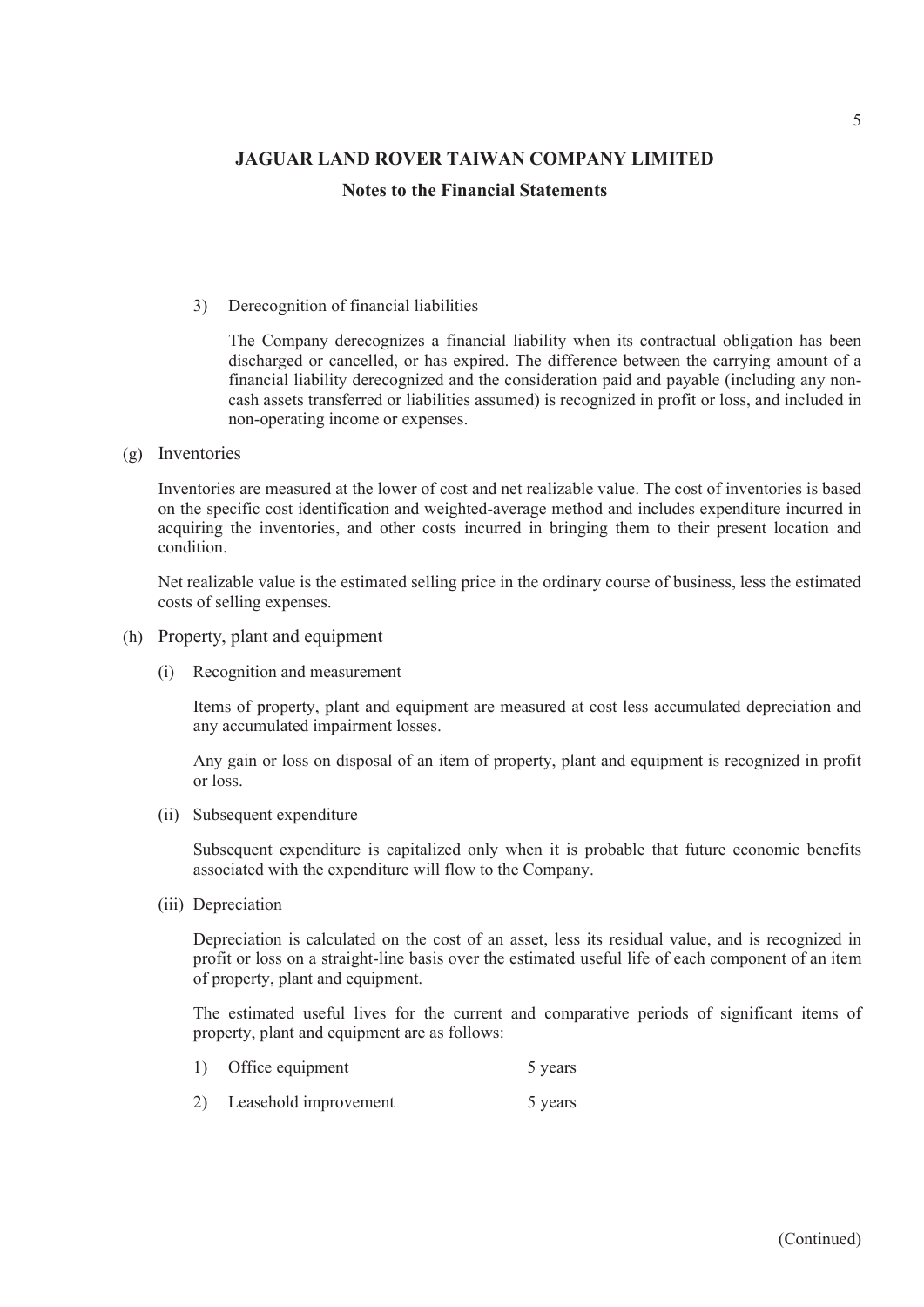## Notes to the Financial Statements

#### (i) Lease

#### Lessee

Leases other than finance leases are classfied as operating leases. Payments made under operating leases (excluding insurance and maintenance expenses) are recognized in profit or loss on a straightline basis over the lease term. JAGUAR LAND ROVER TAIWAN COMPANY LIMITE<br>
Notes to the Financial Statements<br>
Lease<br>
Lease<br>
Lease<br>
Lease<br>
Lease<br>
Lease<br>
Lease<br>
contring means measurement<br>
leases (excluding insurance and maintenance expenses) are recognized Lease<br>
Leases<br>
Leases of<br>
Leases (excluding insurance and maintenance expenses) are recognized in prole<br>
leases (excluding insurance and maintenance expenses) are recognized in prof<br>
line basis over the lease term.<br>
Contin

Contingency rents are recognized as expense in the periods in which they are incurred.

#### (j) Intangible assets

Intangible assets, including computer software, that are acquired by the Company and have finite useful lives are measured at cost, less accumulated amortization and any accumulated impairment losses.

Amortization is calculated over the cost of the asset, less its residual value, and is recognized in profit or loss on a straight-line basis over the estimated useful lives of intangible assets from the date that they are available-for-use. is of the manner leases are classfied as operating leases. Payments made under operating so (excluding insurance and maintenance expenses) are recognized in profit or loss on a straight-<br>sosis over the lease term.<br>ingency

#### (k) Revenue

Ine basis over the lease term.<br>
Contingency rents are recognized as expense in the periods in which they are in<br>
Intangible assets<br>
(i) Recognition and measurement<br>
Intangible assets, including computer software, that are Revenue from the sale of goods in the course of ordinary activities is measured at the fair value of the consideration received or receivable, net of returns, trade discounts, and volume rebates. Revenue is recognized when the significant risks and rewards of ownership have been transferred to the customer, the company retains neither continuing management involvement with the goods nor effective control over the goods, the amount of revenue can be measured reliably, it is probable that the economic benefits associated with the transaction will flow to the company, and the cost incurred or to be incurred in respect of the transaction can be measured reliably. If it is probable that a discount will be granted and the amount can be measured reliably, then the discount is recognized as a reduction of revenue as the sales are recognized.

Revenue is derived from sale of vehicle and recognized at the timing of delivery of goods and the transfers of risks and rewards.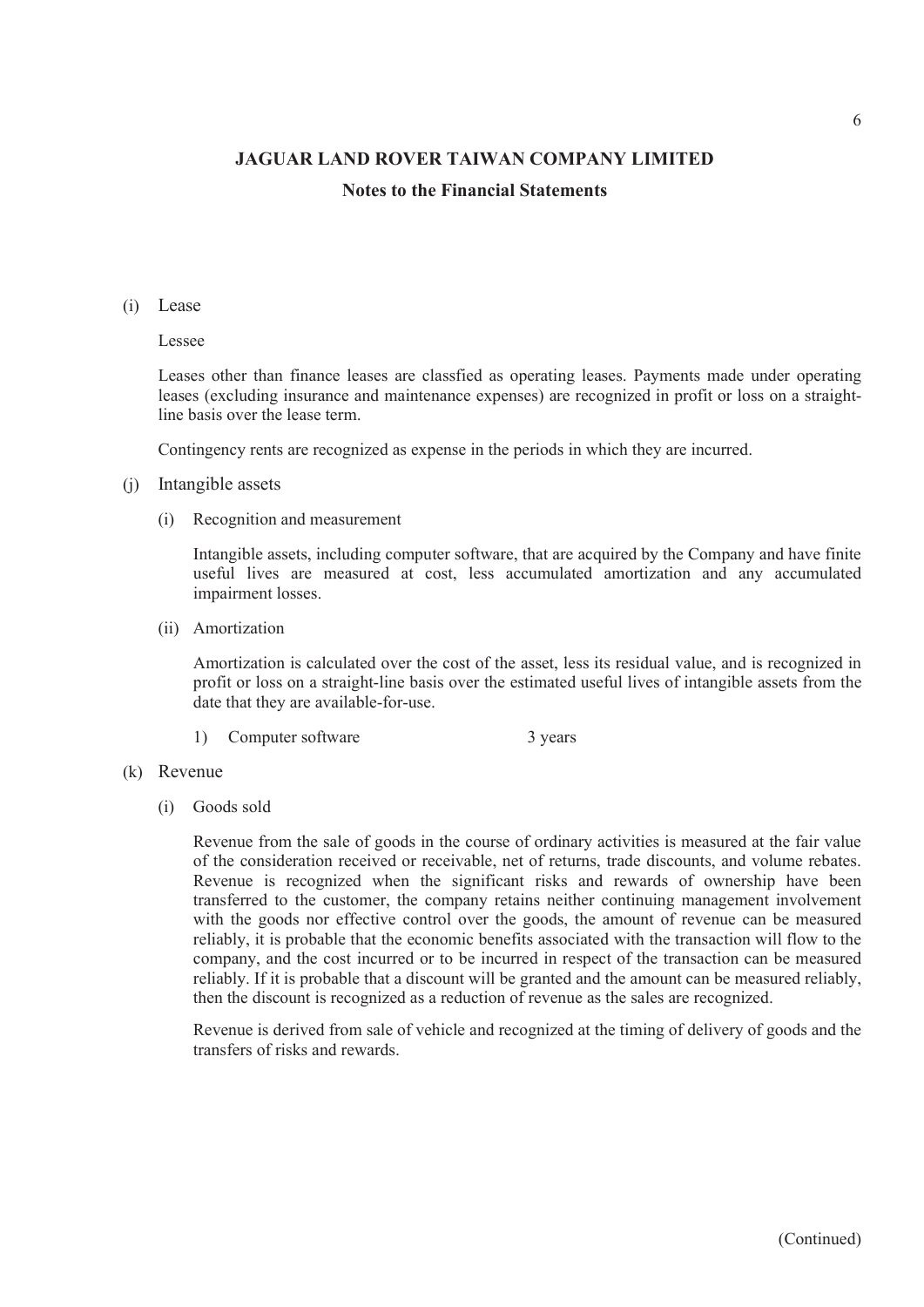## Notes to the Financial Statements

## (l) Impairment of non-financial assets

At each reporting date, the Company reviews the carrying amounts of its non-financial assets (other than inventories and deferred tax assets) to determine whether there is any indication of impairment. <sup>7</sup><br> **IAGUAR LAND ROVER TAIWAN COMPANY LIMITED**<br> **Notes to the Financial Statements**<br> **IMM**<br> **IMM**<br> **IMM**<br> **IMM**<br> **IMM**<br> **IMM**<br> **IMM**<br> **IMM**<br> **IMM**<br> **IMM**<br> **IMM**<br> **IMM**<br> **IMM**<br> **IMM**<br> **IMM**<br> **IMM**<br> **IMM**<br> **IMM**<br> **IMM**<br> **IM** annually for impairment.

For impairment testing, assets are grouped together into the smallest group of assets that generates cash inflows from continuing use that are largely independent of the cash inflows of other assets or CGU<sub>s</sub>.

The recoverable amount of an asset or CGU is the greater of its value-in-use and its fair value, less costs to sell. Value in use is based on the estimated future cash flows, discounted to their present value using a pre-tax discount rate that reflects current market assessments of the time value of money and the risks specific to the asset or CGU.

An impairment loss is recognized if the carrying amount of an asset or CGU exceeds its recoverable amount.

Impairment losses are recognized in profit or loss. They are allocated to reduce the carrying amounts of the other assets in the CGU on a pro rata basis.

An impairment loss is reversed only to the extent that the asset's carrying amount does not exceed the carrying amount that would have been determined, net of depreciation or amortization, if no impairment loss had been recognized.

## (m) Provisions

A provision is recognized if, as a result of a past event, the Company has a present obligation that can be estimated reliably, and it is probable that an outflow of economic benefits will be required to settle the obligation. Provisions are determined by discounting the expected future cash flows at a pre-tax rate that reflects the current market assessments of the time value of money and the risks specific to the liability. The unwinding of the discount is recognized as interest expense. An impairment loss is reversed only to the extent that the asset's carrying<br>carrying amount that would have been determined, net of depreciat<br>impairment loss had been recognized.<br>(m) Provisions<br>A provision is recognized if

The Company's provision for warranties is recognized when the underlying products or services are sold, based on historical warranty data and a weighting of all possible outcomes against their associated probabilities.

(n) Employee benefits-Defined contribution plans

Obligations for contributions to the defined contribution pension plans are recognized as an employee benefit expense in profit or loss in the periods during which services are provided by employees.

Income taxes include both current taxes and deferred taxes. Except for items related to business combinations or recognized directly in equity or other comprehensive income, all current and deferred taxes are recognized in profit or loss.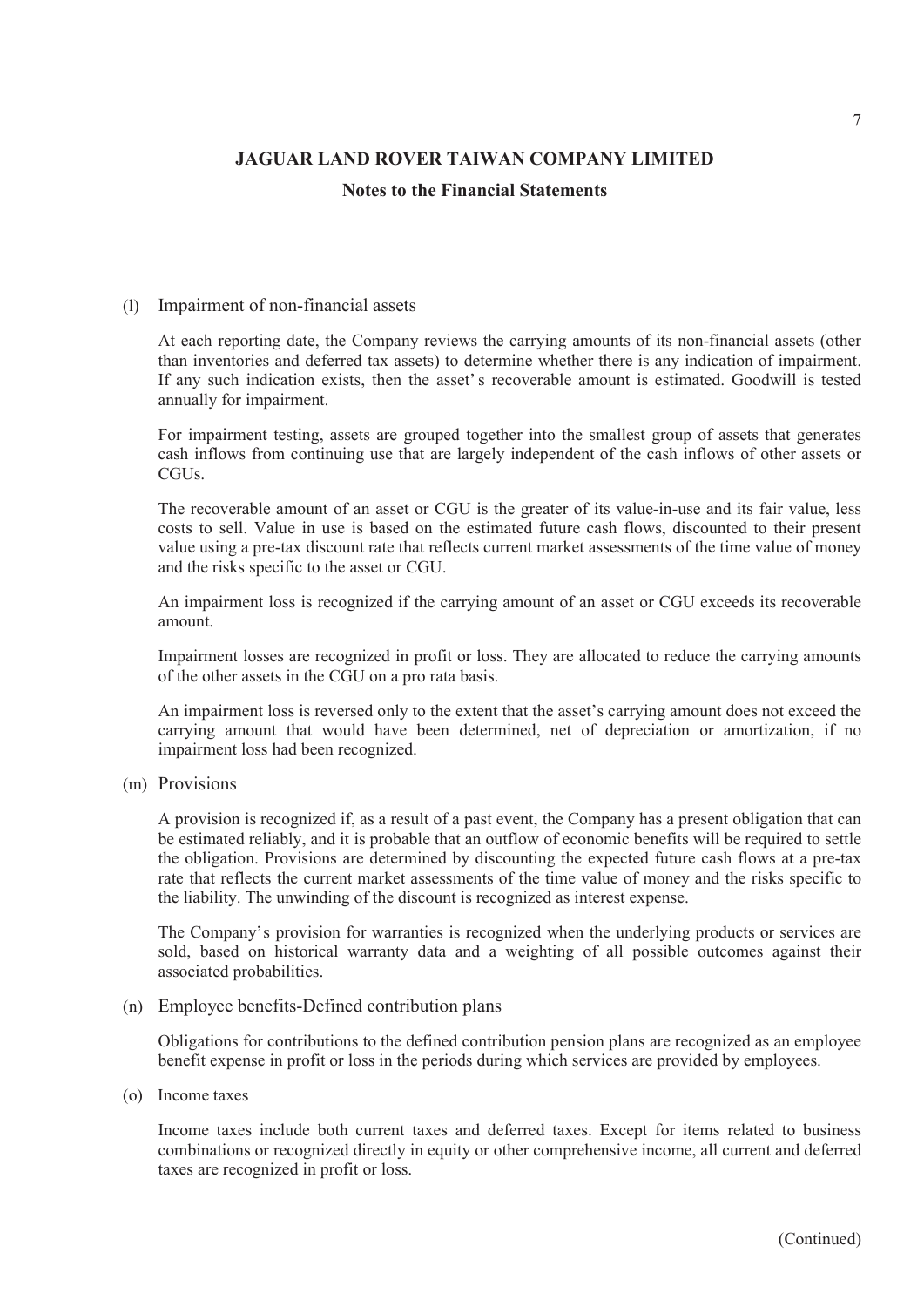## Notes to the Financial Statements

Current taxes include (i) tax payables and tax deduction receivables on taxable profits (losses) for the year calculated using the statutory tax rate on the reporting date, (ii) tax payables that are calculated based on the part of the prior-year's earnings that have been decided during the shareholders' meeting in the current year which have not been distributed to the shareholders using the statutory tax rate, as well as (iii) the tax adjustments related to prior years. SAGUAR LAND ROVER TAIWAN COMPANY LIMITED<br>
Notes to the Financial Statements<br>
Notes to the Financial Statements<br>
Notes to the Financial Statements<br>
Notes of the proporty and the intervent of the proportion of the proportion **JAGUAR LAND ROVER TAIWAN COMPANY LIMITED**<br>
Notes to the Financial Statements<br>
Notes to the Financial Statements<br>
Notes to the Financial Statements<br>
Notes are alculated using the statutory tax rate on the reporting date, Current taxes include (i) tax payables and tax deduction receivables on taxable profits (losses) for the state calculated using the statutory tax rate on the reporting date, (ii) tax payables that are calculated be phased

Deferred taxes will be recognized in respect of temporary differences between the carrying amounts of assets and liabilities for financial purposes and their tax base, and will not be recognized for:

- business combination and that affects neither accounting nor taxable profits or losses;
- the extent that the Company is able to control the timing of the reverse of the temporary differences and its probable that they will not reverse in the foreseeable future; and
- 

Deferred tax assets will be recognized to the extent that it is probable that future taxable profit will be available against which they can be used. Unrecognized deferred tax assets are reassessed at each reporting date and recognized to the extent that it has become probable that the future profits will allow the deferred tax assets to be recovered. (i) temporary differences on the initial recognized of assets or liabilities in a transaction that is not a business combination and that affects neither accounting nor taxable profits or losses;<br>(ii) temporary difference business combination and that affects neither accounting nor taxable proits or losses;<br>
(ii) temporary differences related the investments in subsidiaries, associates and joint arrangement to<br>
the extent that the Company i the extent that the Company is able to control the timming of the creative of the counting differences and its probable that they will not reverse in the foreseeable future; and<br>(iii) taxable temporary differences arising

Deferred tax assets and liabilities are measured at tax rates that are expected to apply to the period when the asset is realized or the liability is settled, which is the tax rate that had been enacted by the end of the reporting period.

The Company shall offset any current tax assets and current tax liabilities or deferred tax assets and deferred tax liabilities if, and only if, the Company:

- 
- simultaneously.

The preparation of the financial statements in conformity with EAS requires management to make estimates and assumptions that affect the application of the accounting policies and the reported amount of assets, liabilities, income, and expenses. Actual results may differ from these estimates.

The management continues to monitor the accounting estimates and assumptions. The management recognizes any changes in accounting estimates during the period and the impact of those changes in accounting estimates in the following period.

Information about assumptions and estimation uncertainties that have significant risk of resulting in a material adjustment within the next financial year is included in note  $5(e)$  - Provisions.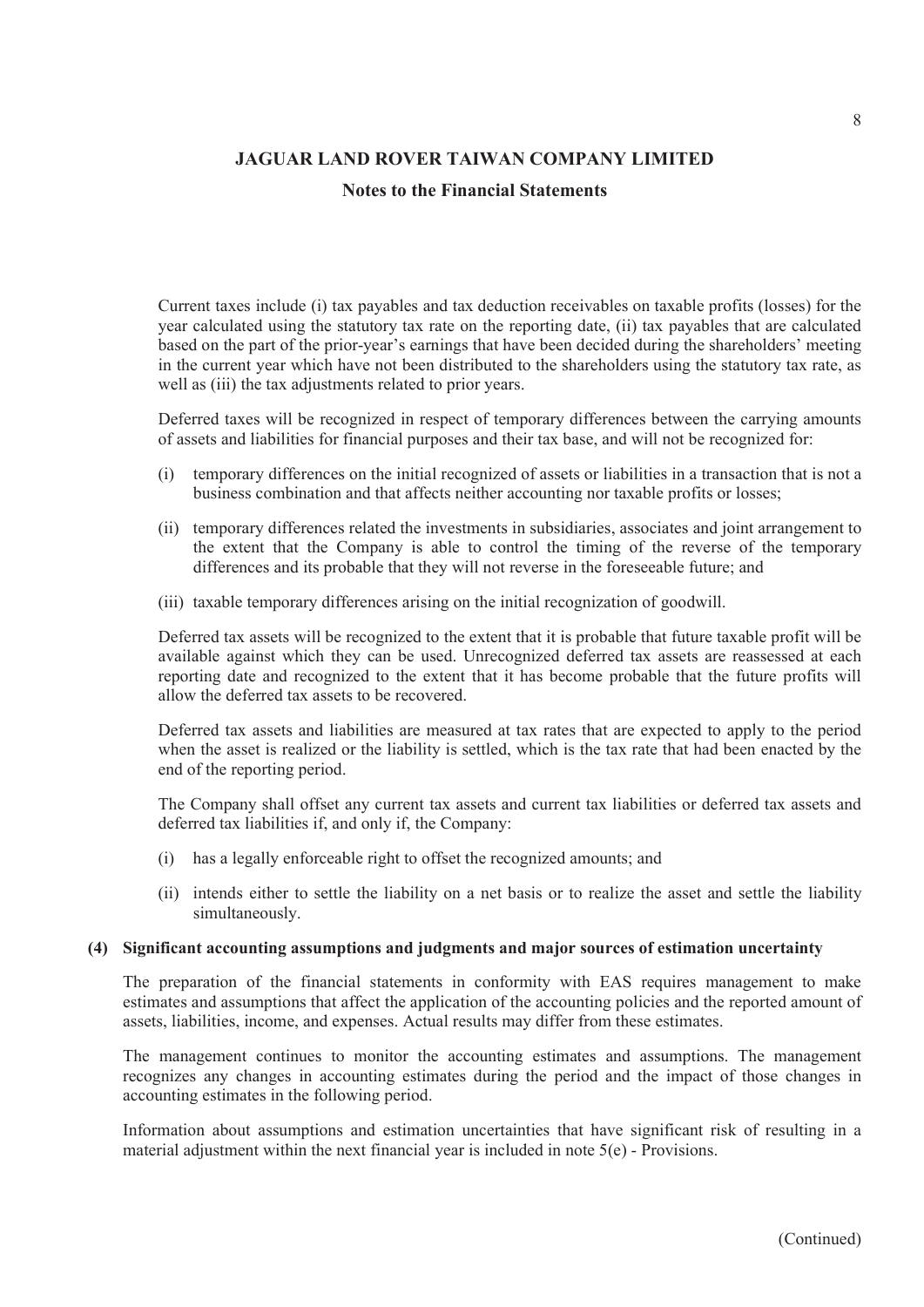|     |                                                                                             |               |                          | 9                        |
|-----|---------------------------------------------------------------------------------------------|---------------|--------------------------|--------------------------|
|     | <b>JAGUAR LAND ROVER TAIWAN COMPANY LIMITED</b><br><b>Notes to the Financial Statements</b> |               |                          |                          |
|     |                                                                                             |               |                          |                          |
|     |                                                                                             |               |                          |                          |
|     |                                                                                             |               |                          |                          |
|     | (5) Explanation of significant accounts                                                     |               |                          |                          |
| (a) | Cash and cash equivalents                                                                   |               |                          |                          |
|     |                                                                                             |               | March 31, 2022           | March 31, 2021           |
|     | Demand deposits                                                                             |               | 347,456,944              | 399,633,233              |
| (b) | Accounts receivable and Other receivables                                                   |               |                          |                          |
|     |                                                                                             |               | March 31, 2022           | March 31, 2021           |
|     | Accounts receivables                                                                        | $\mathcal{S}$ | 40,760,612               | 26,094,793               |
|     | Other receivables                                                                           |               | 701,287,862              | 5,178,889                |
|     | Less: Allowance for impairment                                                              |               | $\overline{\phantom{a}}$ | $\overline{\phantom{a}}$ |
|     |                                                                                             |               | 742,048,474              | 31,273,682               |
| (c) | Inventories                                                                                 |               |                          |                          |
|     |                                                                                             |               | <b>March 31, 2022</b>    | March 31, 2021           |
|     | Goods in transit-vehicles                                                                   | \$            | 515,022,361              | 204,984,709              |
|     | Goods in transit-spare parts                                                                |               | 20,384,915               | 27,693,551               |
|     | Vehicles                                                                                    |               | 144,890,723              | 312,151,512              |
|     | Spare parts                                                                                 |               | 113,129,191              | 113,518,196              |
|     |                                                                                             |               | 793,427,190              | 658,347,968              |
|     | Costs of goods sold as below:                                                               |               |                          |                          |
|     |                                                                                             |               | 2022                     | 2021                     |
|     | Costs of inventories sold                                                                   | $\mathbb{S}$  | 5,390,050,033            | 4,578,545,096            |
|     | Provision on inventory market price decline                                                 |               | 9,535,433                | $\overline{\phantom{a}}$ |
|     |                                                                                             |               | 5,399,585,466            | 4,578,545,096            |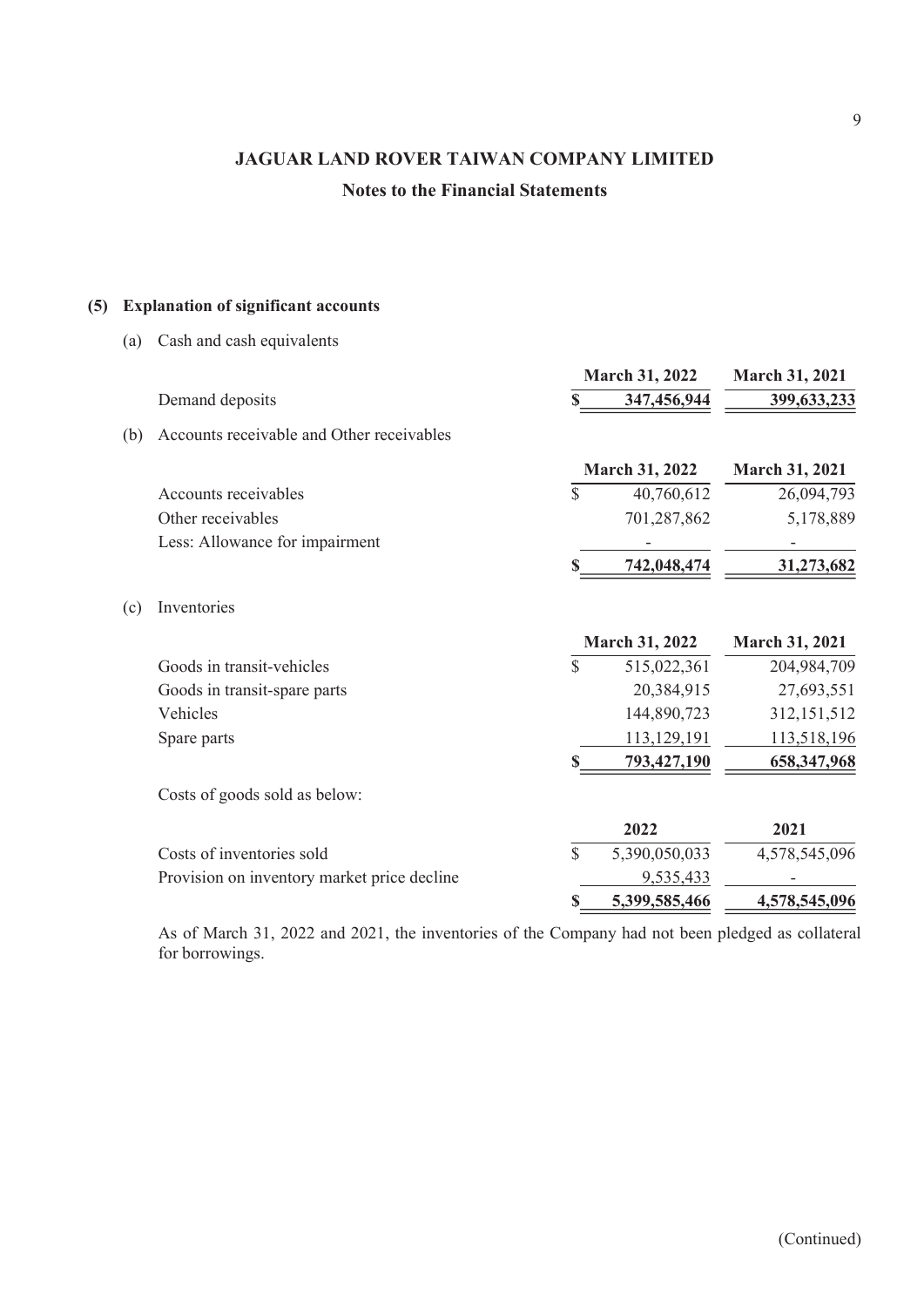|     |                                                                                                                                                                                                       |              |                | 10                    |
|-----|-------------------------------------------------------------------------------------------------------------------------------------------------------------------------------------------------------|--------------|----------------|-----------------------|
|     | <b>JAGUAR LAND ROVER TAIWAN COMPANY LIMITED</b><br><b>Notes to the Financial Statements</b>                                                                                                           |              |                |                       |
|     |                                                                                                                                                                                                       |              |                |                       |
|     | (d) Payables                                                                                                                                                                                          |              |                |                       |
|     |                                                                                                                                                                                                       |              | March 31, 2022 | <b>March 31, 2021</b> |
|     | Accounts payable-payment, tax and examination cost                                                                                                                                                    | $\mathbb{S}$ | 22,671,838     | 16,899,655            |
|     | Accounts payable-related parties-payment                                                                                                                                                              |              | 402,954,687    | 227,659,706           |
|     |                                                                                                                                                                                                       | \$           | 425,626,525    | 244,559,361           |
|     | Other payables-variable dealer incentives                                                                                                                                                             | $\mathbb{S}$ | 220,918,713    | 136,297,171           |
|     | Other payables-promotion and subsidy bonus                                                                                                                                                            |              | 182,308,229    | 159, 121, 063         |
|     | Other payables-warranty maintenance                                                                                                                                                                   |              | 9,667,717      | 11,712,427            |
|     | Other payables-advertising and freight expenses, etc.                                                                                                                                                 |              | 89,648,958     | 57, 577, 547          |
|     | Other payables-related parties advertising expenses etc.                                                                                                                                              |              | 23,356,308     | 30,497,217            |
|     |                                                                                                                                                                                                       | S            | 525,899,925    | 395,205,425           |
| (e) | Provisions                                                                                                                                                                                            |              |                |                       |
|     | Warranties                                                                                                                                                                                            |              |                |                       |
|     |                                                                                                                                                                                                       |              | 2022           | 2021                  |
|     | At beginning of the year                                                                                                                                                                              | \$           | 85,438,549     | 64,204,914            |
|     | Provisions made during the year                                                                                                                                                                       |              | 82,298,652     | 95,364,109            |
|     | Provisions used during the year                                                                                                                                                                       |              | (50,605,237)   | (74, 130, 474)        |
|     | At end of the year                                                                                                                                                                                    |              | 117,131,964    | 85,438,549            |
|     | Current                                                                                                                                                                                               | S            | 42,592,114     | 37,175,160            |
|     | Non-current                                                                                                                                                                                           |              | 74,539,850     | 48,263,389            |
|     |                                                                                                                                                                                                       |              | 117,131,964    | 85,438,549            |
|     | The provision for warranties relates mainly to vehides sold during the years ended March 31, 2022<br>and 2021. The provision is estimated based on estimates made from historical warranty data.      |              |                |                       |
| (f) | <b>Employee benefits</b>                                                                                                                                                                              |              |                |                       |
|     | Defined contribution plans                                                                                                                                                                            |              |                |                       |
|     | The Company allocates 6% of each employee's monthly wages to the labor pension personal account<br>at the Bureau of Labor Insurance in accordance with the provisions of the Labor Pension Act. Under |              |                |                       |

#### Defined contribution plans

The Company allocates  $6\%$  of each employee's monthly wages to the labor pension personal account at the Bureau of Labor Insurance in accordance with the provisions of the Labor Pension Act. Under this defined contribution plans, the Company allocates a fixed amount to the Bureau of Labor Insurance without additional legal or constructive obligation.

The pension costs incurred from the contributions to the to the Bureau of the Labor Insurance amounted to \$1,836,889 and \$1,774,934 for the years ended March 31, 2022 and 2021.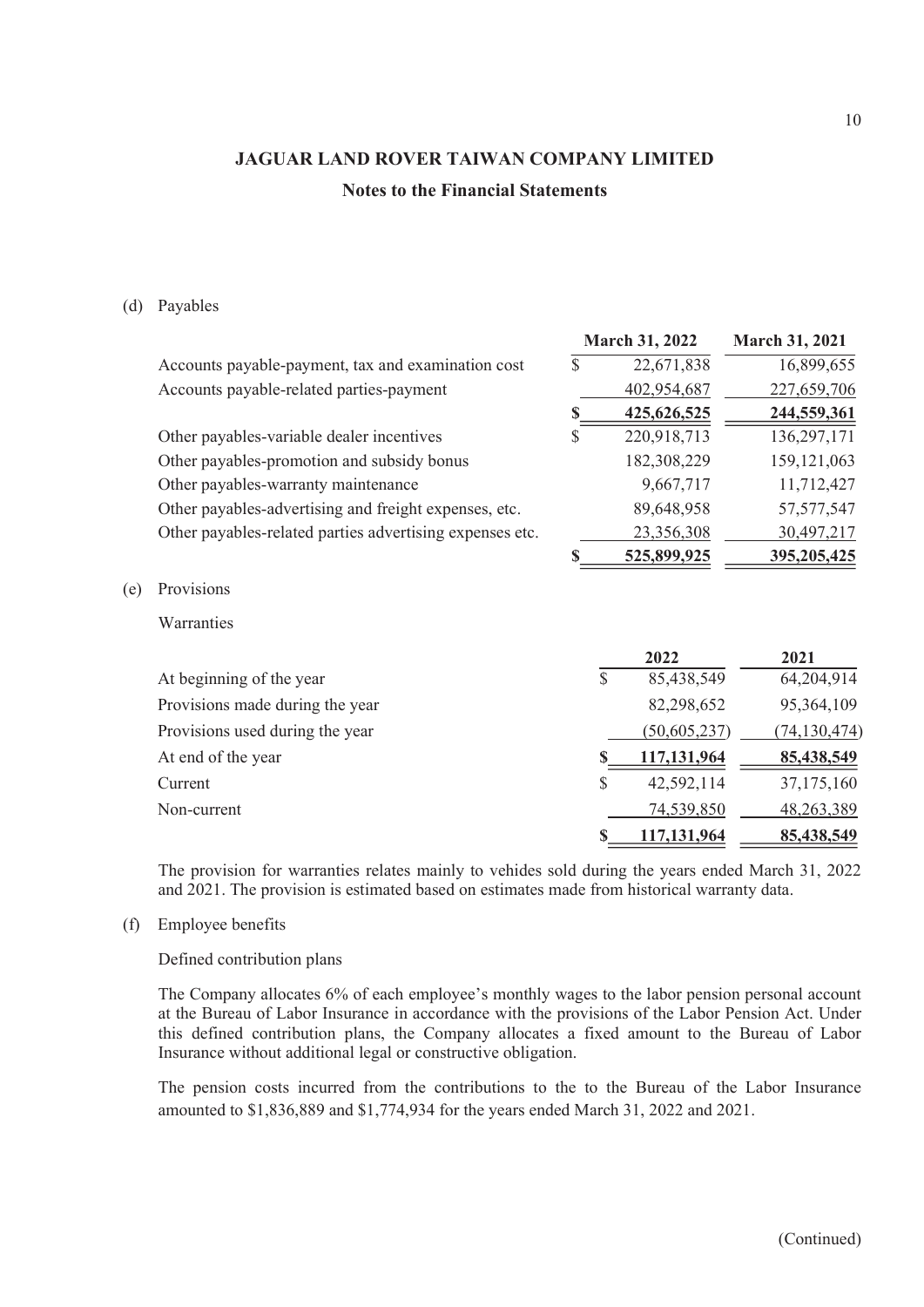# JAGUAR LAND ROVER TAIWAN COMPANY LIMITED Notes to the Financial Statements JAGUAR LAND ROVER TAIWAN COMPANY LIM<br>
Notes to the Financial Statements<br>
(g) Income taxes<br>
(i) Income tax expense<br>
The components of income tax for the years ended March 31, 2022 a<br>
2022

|      | <b>JAGUAR LAND ROVER TAIWAN COMPANY LIMITED</b><br><b>Notes to the Financial Statements</b>                      |              |                            | 11                        |
|------|------------------------------------------------------------------------------------------------------------------|--------------|----------------------------|---------------------------|
|      |                                                                                                                  |              |                            |                           |
|      |                                                                                                                  |              |                            |                           |
|      |                                                                                                                  |              |                            |                           |
|      |                                                                                                                  |              |                            |                           |
|      | Income taxes                                                                                                     |              |                            |                           |
| (i)  | Income tax expense                                                                                               |              |                            |                           |
|      | The components of income tax for the years ended March 31, 2022 and 2021 were as follows:                        |              |                            |                           |
|      |                                                                                                                  |              | 2022                       | 2021                      |
|      | Current tax expense:                                                                                             |              |                            |                           |
|      | Current period                                                                                                   | $\mathbb{S}$ | 133,534,622                | 48,962,068                |
|      | Adjustment for prior periods                                                                                     |              | (9,754,705)                | (4,176,786)               |
|      |                                                                                                                  |              | 123,779,917                | 44,785,282                |
|      | Deferred tax (income) expense:                                                                                   |              |                            |                           |
|      |                                                                                                                  |              |                            |                           |
|      | Origination and reversal of temporary                                                                            |              | (20, 380, 612)             | (12, 446, 766)            |
|      | differences<br>Income tax expense                                                                                |              | 103,399,305                | 32,338,516                |
|      | There were no tax expenses recognized under equity or other comprehensive income in both<br>years 2021 and 2020. |              |                            |                           |
| (ii) | Reconciliation of income tax and profit before tax for 2022 and 2021 is as follows:                              |              |                            |                           |
|      |                                                                                                                  |              | 2022                       | 2021                      |
|      | Profit excluding income tax                                                                                      | S            | 517,918,660                | 159,632,171               |
|      | Income tax using the Company's domestic tax rate                                                                 | \$           | 103,583,732                | 31,926,434                |
|      | Non-deductible expenses                                                                                          |              | 236,383                    | 91,917                    |
|      | Change in temporary differences                                                                                  |              | 9,333,895                  | 4,496,951                 |
|      | Adjustment for prior periods<br>Tax expense                                                                      |              | (9,754,705)<br>103,399,305 | (4,176,786)<br>32,338,516 |

|       | <b>Warranties</b>                                                                                                |   | <b>Deferred</b><br>Revenue | <b>Dealer</b><br>incentives etc. | <b>Total</b>   |
|-------|------------------------------------------------------------------------------------------------------------------|---|----------------------------|----------------------------------|----------------|
|       | Changes in the amount of deferred tax assets for 2022 and 2021 were as follows:                                  |   |                            |                                  |                |
| (iii) | Recognized deferred tax assets                                                                                   |   |                            |                                  |                |
|       | Tax expense                                                                                                      |   | 103,399,305                |                                  | 32,338,516     |
|       | Adjustment for prior periods                                                                                     |   | (9,754,705)                |                                  | (4,176,786)    |
|       | Change in temporary differences                                                                                  |   | 9,333,895                  |                                  | 4,496,951      |
|       | Non-deductible expenses                                                                                          |   | 236,383                    |                                  | 91,917         |
|       | Income tax using the Company's domestic tax rate                                                                 |   | \$<br>103,583,732          |                                  | 31,926,434     |
|       | Profit excluding income tax                                                                                      |   | \$<br>517,918,660          |                                  | 159,632,171    |
|       |                                                                                                                  |   | 2022                       |                                  | 2021           |
| (ii)  | Reconciliation of income tax and profit before tax for 2022 and 2021 is as follows:                              |   |                            |                                  |                |
|       | There were no tax expenses recognized under equity or other comprehensive income in both<br>years 2021 and 2020. |   |                            |                                  |                |
|       | Income tax expense                                                                                               |   | 103,399,305                |                                  | 32,338,516     |
|       | Origination and reversal of temporary<br>differences                                                             |   | (20, 380, 612)             |                                  | (12, 446, 766) |
|       | Deferred tax (income) expense:                                                                                   |   |                            |                                  |                |
|       |                                                                                                                  |   | 123,779,917                |                                  | 44,785,282     |
|       | Adjustment for prior periods                                                                                     |   | (9, 754, 705)              |                                  | (4,176,786)    |
|       | Current period                                                                                                   | Φ | 133,337,022                |                                  | 40,702,000     |

|      | There were no tax expenses recognized under equity or other comprehensive income in both<br>years 2021 and 2020. |                           |                            |                                  |                          |
|------|------------------------------------------------------------------------------------------------------------------|---------------------------|----------------------------|----------------------------------|--------------------------|
| (ii) | Reconciliation of income tax and profit before tax for 2022 and 2021 is as follows:                              |                           |                            |                                  |                          |
|      |                                                                                                                  |                           | 2022                       |                                  | 2021                     |
|      | Profit excluding income tax                                                                                      |                           |                            | 517,918,660                      | 159,632,171              |
|      | Income tax using the Company's domestic tax rate                                                                 |                           | \$                         | 103,583,732                      | 31,926,434               |
|      | Non-deductible expenses                                                                                          |                           |                            | 236,383                          | 91,917                   |
|      | Change in temporary differences                                                                                  |                           |                            | 9,333,895                        | 4,496,951                |
|      | Adjustment for prior periods                                                                                     |                           |                            | (9,754,705)                      | (4,176,786)              |
|      | Tax expense                                                                                                      |                           |                            | 103,399,305                      | 32,338,516               |
|      | (iii) Recognized deferred tax assets                                                                             |                           |                            |                                  |                          |
|      | Changes in the amount of deferred tax assets for 2022 and 2021 were as follows:                                  |                           |                            |                                  |                          |
|      |                                                                                                                  |                           |                            |                                  |                          |
|      |                                                                                                                  | <b>Warranties</b>         | <b>Deferred</b><br>Revenue | <b>Dealer</b><br>incentives etc. | <b>Total</b>             |
|      | Deferred Tax Assets:                                                                                             |                           |                            |                                  |                          |
|      | Balance at April 1, 2021                                                                                         | 1,197,355                 | 53,283,004                 | 20,114,403                       | 74,594,762               |
|      | Recognized in income statement                                                                                   | 4,836,967                 | 17,486,590                 | (1,942,945)                      | 20,380,612               |
|      | Balance at March 31, 2022                                                                                        | 6,034,322                 | 70,769,594                 | 18,171,458                       | 94,975,374               |
|      | Balance at April 1, 2020                                                                                         | 12,940,178                | 38,973,287                 | 10,234,531                       | 62,147,996               |
|      | Recognized in income statement<br>Balance at March 31, 2021                                                      | (11,742,823)<br>1,197,355 | 14,309,717<br>53,283,004   | 9,879,872<br>20,114,403          | 12,446,766<br>74,594,762 |
|      |                                                                                                                  |                           |                            |                                  |                          |
| (iv) | Assessment of Tax                                                                                                |                           |                            |                                  |                          |
|      | The Company's tax returns for the year up to 2021 have been assessed by the tax authorities.                     |                           |                            |                                  |                          |
|      |                                                                                                                  |                           |                            |                                  | (Continued)              |
|      |                                                                                                                  |                           |                            |                                  |                          |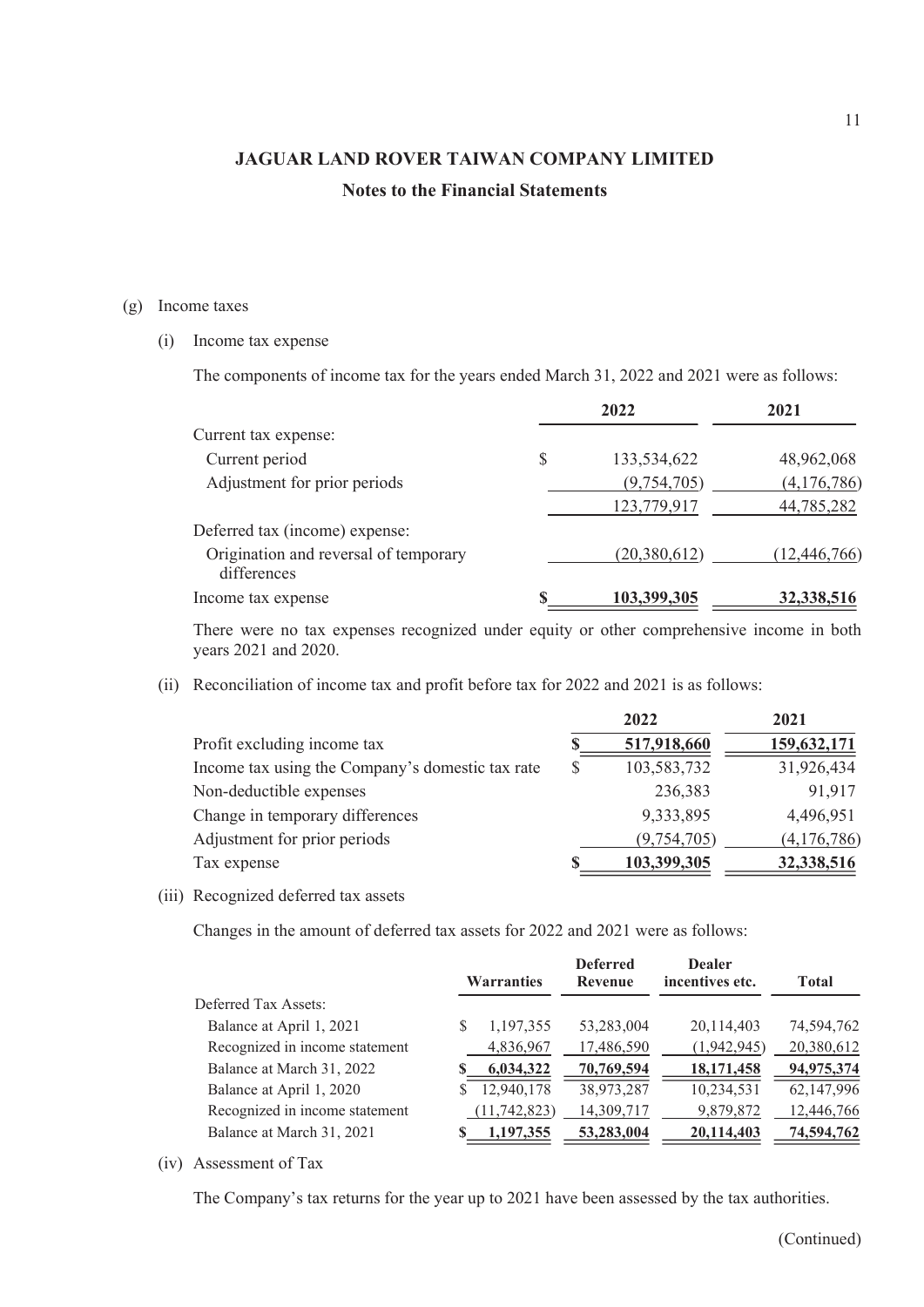## Notes to the Financial Statements

- -

JAGUAR LAND ROVER TAIWAN COMPANY LIM<br>
Notes to the Financial Statements<br>
(h) Share capital and other equity<br>
(i) Share capital<br>
As of March 31, 2022 and 2021, the authorized capital of the Comp<br>
shares and with par value o **JAGUAR LAND ROVER TAIWAN COMPANY LIMITE**<br> **Notes to the Financial Statements**<br>
Share capital and other equity<br>
(i) Share capital<br>
As of March 31, 2022 and 2021, the authorized capital of the Company<br>
shares and with par v As of March 31, 2022 and 2021, the authorized capital of the Company consisted of 38,500,000 shares and with par value of \$100 per share, and its outstanding capital consisted of 385,000 shares. All issued shares were paid upon issuance.

JAGUAR LAND ROVER TAIWAN COMPANY LIMITE<br>
Notes to the Financial Statements<br>
Notes to the Financial Statements<br>
Share capital and other equity<br>
(i) Share capital<br>
As of March 31, 2022 and 2021, the authorized capital of the According to the Companys Articles, if the Company makes a profit in a fiscal year, the profit shall first be utilized for paying taxes, offsetting losses of previous years, and setting aside as legal reserve 10% of the remaining profit as legal reserve, and then any remaining profit, together with any undistributed retained earnings, shall be distributed according to the distribution plan to be submitted during the stockholders' meeting for approval. capital and other equity<br>
Share capital<br>
As of March 31, 2022 and 2021, the authorized capital of the Company consis<br>
shares and with par value of \$100 per share, and its outstanding capital cor<br>
shares. All issued shares Example 1 and other equity<br>
Share capital<br>
As of March 31, 2022 and 2021, the authorized capital of the Company consis<br>
shares and with par value of \$100 per share, and its outstanding capital cor<br>
shares. All issued share (ii) Retained earnings<br>
According to the Company's Articles, if the Company makes a pro-<br>
shall first be utilized for paying taxes, offsetting losses of previous<br>
legal reserve 10% of the remaining profit as legal reserve

When a company incurs no loss, it may, pursuant to a resolution by a shareholders' meeting, distribute its legal reserve by issuing new shares or by distributing cash, and only the portion of legal reserve which exceeds 25% of capital may be distributed.

On May 19, 2021, the earning distribution of \$111,089,130 for 2020 had been approved during the board meeting, who exercised the functional duties and power of the shareholders.

No remaining retained earnings were available for distribution for the year 2020.

The details of revenue for the years ended March 31, 2022 and 2021, were as follows:

|                  | 2022                      | 2021          |  |
|------------------|---------------------------|---------------|--|
| Sale of<br>goods | .607<br>(10)<br>ID.<br>ъ. | 5,022,748,193 |  |

distribution plan to be submituded retained earthings, shari be distribution plan to be submitted during the stockholders' meeting for approval.<br>
1) Legal reserve<br>
When a company incurs no loss, it may, pursuant to a reso The sales of vehicles includes an obligation of subsequent service for maintenance, and a portion of the revenue is deferred based on the relative fair value of such service and recognized until the settlement of an obligation. As of March 31, 2022, and 2021 the balances of deferred revenue are \$353,847,970 and \$266,415,021, respectively. the portion of legal reserve which exceeds 25% of capital may t<br>
2) Earnings distribution<br>
On May 19, 2021, the carning distribution of \$111,089,130 f<br>
during the board meeting, who exercised the functional<br>
shareholders.

In accordance with the Companys Articles, the earnings shall first be offset against any accumulated deficit, then, 0.01% will be distributed as employee remuneration.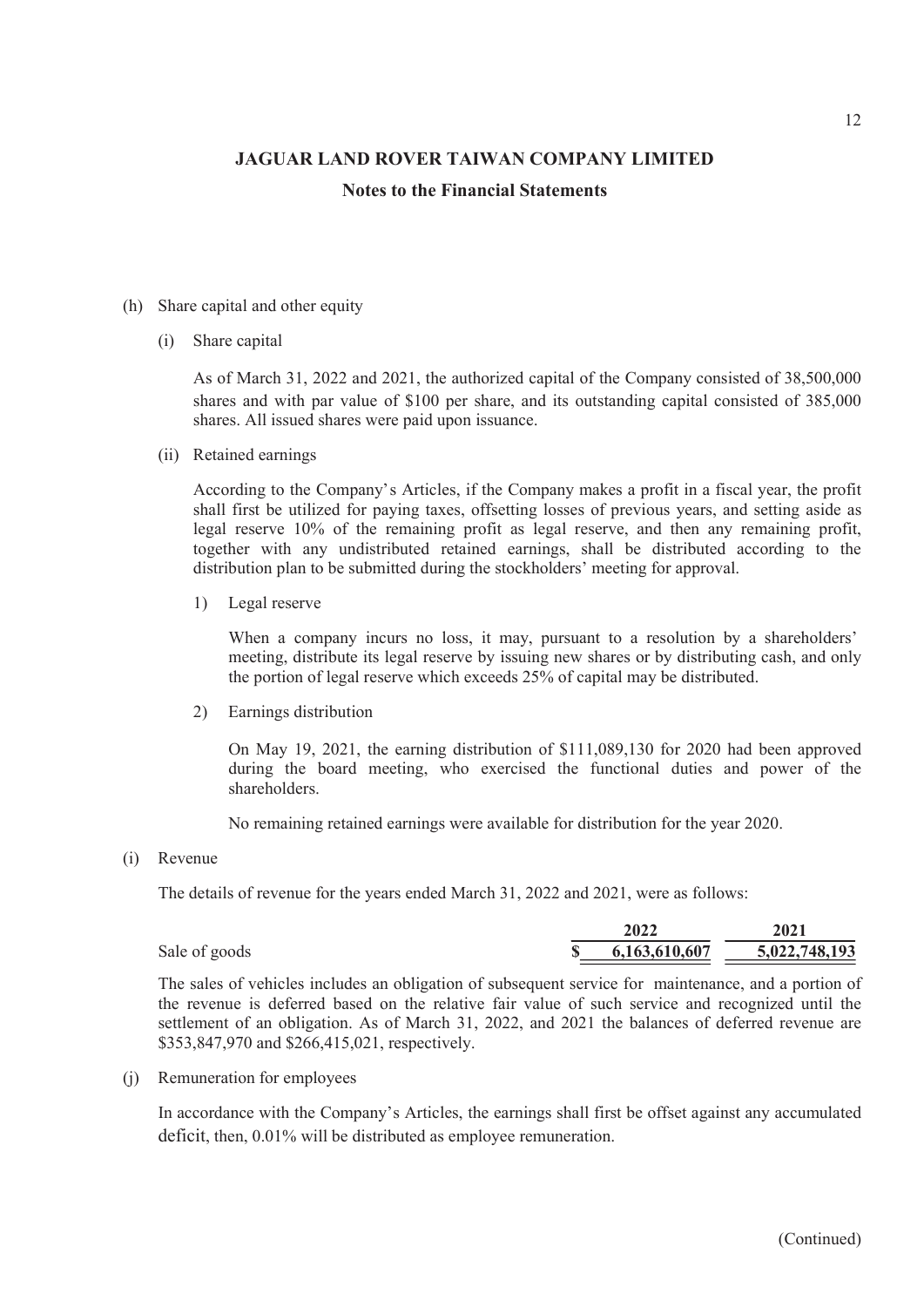The Company distributed \$51,797 and \$15,965 as employee remuneration for the year ended March 31, 2022 and 2021, respectively. The estimated amounts mentioned above are calculated as net profit before tax, excluding remuneration to employees of each period multiplied by the percentage of remuneration to employees as specified in the Company's Articles. These remunerations were **THE COMPROM SET SET ARTER COMPANY LIMITED**<br> **Roofs to the Financial Statements**<br> **The Company distributed \$51,797 and \$15,965 as employee remuneration for the year ended March**<br> **S1, 2022 and 2021**, respectively. The est expensed under operating costs or expenses during 2022 and 2021. JAGUAR LAND ROVER TAIWAN COMPANY LIMITED<br>
Notes to the Financial Statements<br>
The Company distributed \$51,797 and \$15,965 as employee remuneration for the<br>
31, 2022 and 2021, respectively. The estimated amounts mentioned ab JAGUAR LAND ROVER TAIWAN COMPANY LIMITE<br>
Notes to the Financial Statements<br>
The Company distributed \$51,797 and \$15,965 as employee remuneration for<br>
31, 2022 and 2021, respectively. The estimated amounts mentioned above a

- -

|     | <b>JAGUAR LAND ROVER TAIWAN COMPANY LIMITED</b>                                                                                                                                                                                                                                                                                                                                                                                                                            |              |                |                       |
|-----|----------------------------------------------------------------------------------------------------------------------------------------------------------------------------------------------------------------------------------------------------------------------------------------------------------------------------------------------------------------------------------------------------------------------------------------------------------------------------|--------------|----------------|-----------------------|
|     | <b>Notes to the Financial Statements</b>                                                                                                                                                                                                                                                                                                                                                                                                                                   |              |                |                       |
|     |                                                                                                                                                                                                                                                                                                                                                                                                                                                                            |              |                |                       |
|     | The Company distributed \$51,797 and \$15,965 as employee remuneration for the year ended March<br>31, 2022 and 2021, respectively. The estimated amounts mentioned above are calculated as net profit<br>before tax, excluding remuneration to employees of each period multiplied by the percentage of<br>remuneration to employees as specified in the Company's Articles. These remunerations were<br>expensed under operating costs or expenses during 2022 and 2021. |              |                |                       |
|     | There were no differences between the actual amounts of remuneration to employees distributed for<br>the years 2022 and 2021, and the estimated amounts in the financial statements.                                                                                                                                                                                                                                                                                       |              |                |                       |
| (k) | Classification of financial assets and financial liabilities                                                                                                                                                                                                                                                                                                                                                                                                               |              |                |                       |
|     | Financial assets<br>(i)                                                                                                                                                                                                                                                                                                                                                                                                                                                    |              |                |                       |
|     |                                                                                                                                                                                                                                                                                                                                                                                                                                                                            |              | March 31, 2022 | <b>March 31, 2021</b> |
|     | Loans and receivables:                                                                                                                                                                                                                                                                                                                                                                                                                                                     |              |                |                       |
|     | Cash and cash equivalents                                                                                                                                                                                                                                                                                                                                                                                                                                                  | \$           | 347,456,944    | 399,633,233           |
|     | Accounts receivable                                                                                                                                                                                                                                                                                                                                                                                                                                                        |              | 40,760,612     | 26,094,793            |
|     | Other receivables                                                                                                                                                                                                                                                                                                                                                                                                                                                          |              | 701,287,862    | 5,178,889             |
|     | Non-current financial assets                                                                                                                                                                                                                                                                                                                                                                                                                                               |              | 2,213,576      | 2,920,955             |
|     | Total                                                                                                                                                                                                                                                                                                                                                                                                                                                                      |              | 1,091,718,994  | 433,827,870           |
|     | <b>Financial liabilities</b><br>(i)                                                                                                                                                                                                                                                                                                                                                                                                                                        |              |                |                       |
|     |                                                                                                                                                                                                                                                                                                                                                                                                                                                                            |              | March 31, 2022 | <b>March 31, 2021</b> |
|     | Accounts payable                                                                                                                                                                                                                                                                                                                                                                                                                                                           | $\mathbb{S}$ | 22,671,838     | 16,899,655            |
|     | Accounts payable-related parties                                                                                                                                                                                                                                                                                                                                                                                                                                           |              | 402,954,687    | 227,659,706           |
|     | Other payables                                                                                                                                                                                                                                                                                                                                                                                                                                                             |              | 502,543,617    | 364,708,208           |
|     | Other payables-related parties                                                                                                                                                                                                                                                                                                                                                                                                                                             |              | 23,356,308     | 30,497,217            |
|     | Total                                                                                                                                                                                                                                                                                                                                                                                                                                                                      | S            | 951,526,450    | 639,764,786           |
| (1) | Fair value of financial instruments                                                                                                                                                                                                                                                                                                                                                                                                                                        |              |                |                       |
|     | The fair value of financial assets and liabilities is determined by using the discounted cash flow<br>analysis.                                                                                                                                                                                                                                                                                                                                                            |              |                |                       |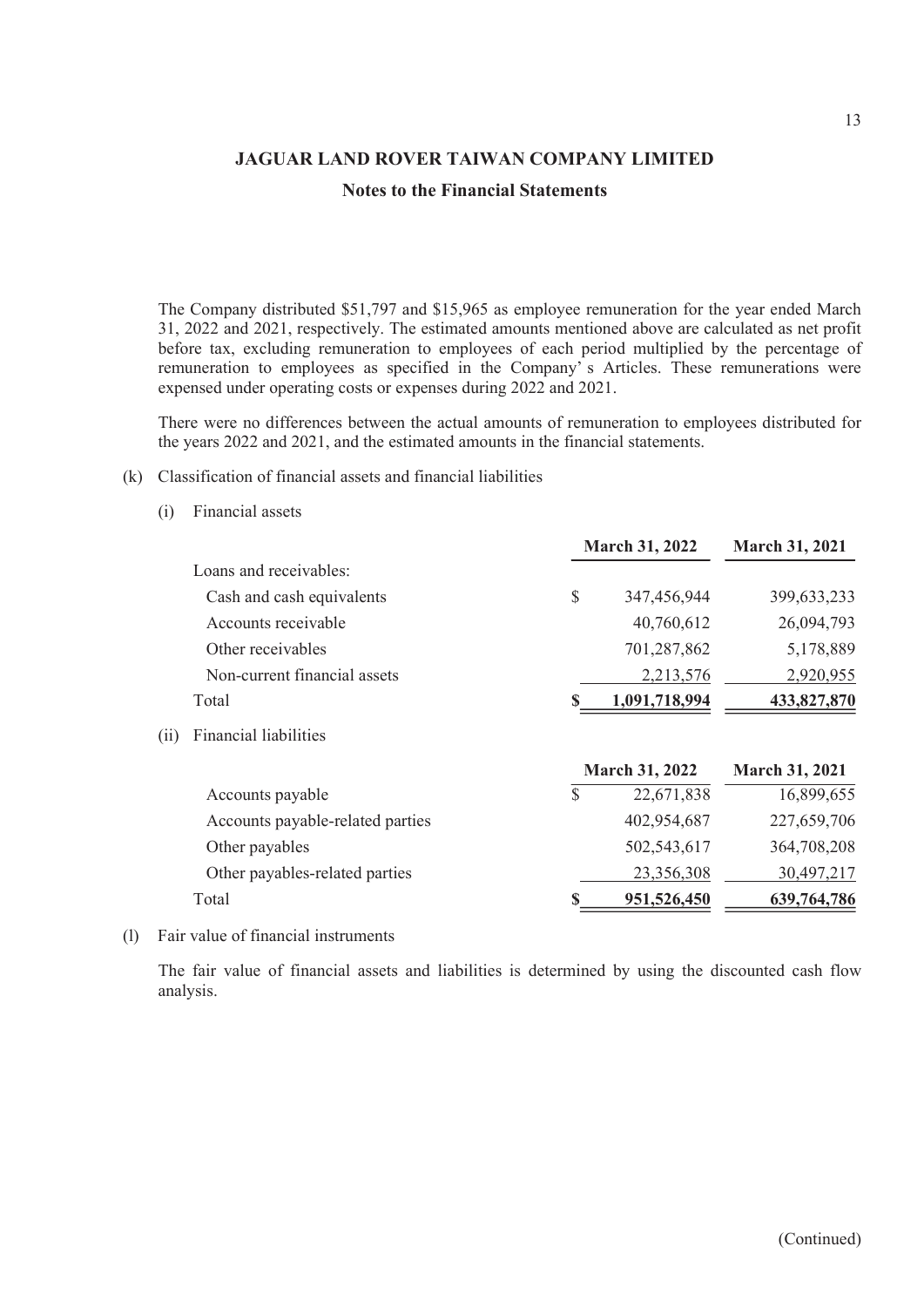## Notes to the Financial Statements

JAGUAR LAND ROVER TAIWAN COMPANY<br>
Notes to the Financial Statements<br>
(6) Related-party transactions<br>
(a) Parent company and ultimate controlling company<br>
Jaguar Land Rover Limited is the parent company of the Company<br>
outs JAGUAR LAND ROVER TAIWAN COMPANY LIM<br>
Notes to the Financial Statements<br>
Related-party transactions<br>
(a) Parent company and ultimate controlling company<br>
Jaguar Land Rover Limited is the parent company of the Company and o Jaguar Land Rover Limited is the parent company of the Company and owns 100 percent of all shares outstanding of the Company. Tata Motors Limited is the ultimate controlling party of the Company.

|     |                                                                                                                                                                                                                                  |                                          |                               | 14            |  |  |  |
|-----|----------------------------------------------------------------------------------------------------------------------------------------------------------------------------------------------------------------------------------|------------------------------------------|-------------------------------|---------------|--|--|--|
|     | <b>JAGUAR LAND ROVER TAIWAN COMPANY LIMITED</b>                                                                                                                                                                                  |                                          |                               |               |  |  |  |
|     |                                                                                                                                                                                                                                  | <b>Notes to the Financial Statements</b> |                               |               |  |  |  |
|     |                                                                                                                                                                                                                                  |                                          |                               |               |  |  |  |
|     | <b>Related-party transactions</b>                                                                                                                                                                                                |                                          |                               |               |  |  |  |
| (a) | Parent company and ultimate controlling company                                                                                                                                                                                  |                                          |                               |               |  |  |  |
|     | Jaguar Land Rover Limited is the parent company of the Company and owns 100 percent of all shares<br>outstanding of the Company. Tata Motors Limited is the ultimate controlling party of the Company.                           |                                          |                               |               |  |  |  |
| (b) | Name and nature of relationship with related parties                                                                                                                                                                             |                                          |                               |               |  |  |  |
|     | A detailed list of the Company's related parties is as follows:                                                                                                                                                                  |                                          |                               |               |  |  |  |
|     | <b>Related Parties</b>                                                                                                                                                                                                           |                                          | <b>Nature of Relationship</b> |               |  |  |  |
|     | Jaguar Land Rover Limited                                                                                                                                                                                                        | Parent company                           |                               |               |  |  |  |
|     | Spark 44 Taiwan Limited-Taiwan (Note)<br>The same ultimate controlling company (Other related<br>parties)                                                                                                                        |                                          |                               |               |  |  |  |
|     | Note: Due to the liquidation of Spark 44 Taiwan Limited on September 10, 2021, the transactions<br>between were recorded as of the reporting date. All the rights and obligations were settled<br>before the balance sheet date. |                                          |                               |               |  |  |  |
| (c) | Significant transactions with related parties                                                                                                                                                                                    |                                          |                               |               |  |  |  |
|     | Purchases<br>(i)                                                                                                                                                                                                                 |                                          |                               |               |  |  |  |
|     | The amounts of significant purchases by the Company from related parties were as follows:                                                                                                                                        |                                          |                               |               |  |  |  |
|     |                                                                                                                                                                                                                                  |                                          | 2022                          | 2021          |  |  |  |
|     |                                                                                                                                                                                                                                  | \$                                       | 3,645,036,592                 | 2,476,271,358 |  |  |  |
|     | Parent company                                                                                                                                                                                                                   |                                          |                               |               |  |  |  |

- Note: Due to the liquidation of Spark 44 Taiwan Limited on September 10, 2021, the transactions between were recorded as of the reporting date. All the rights and obligations were settled before the balance sheet date.
- -

|                | 2022          | 2021          |  |
|----------------|---------------|---------------|--|
| Parent company | 3,645,036,592 | 2,476,271,358 |  |
|                | 3,645,036,592 | 2,476,271,358 |  |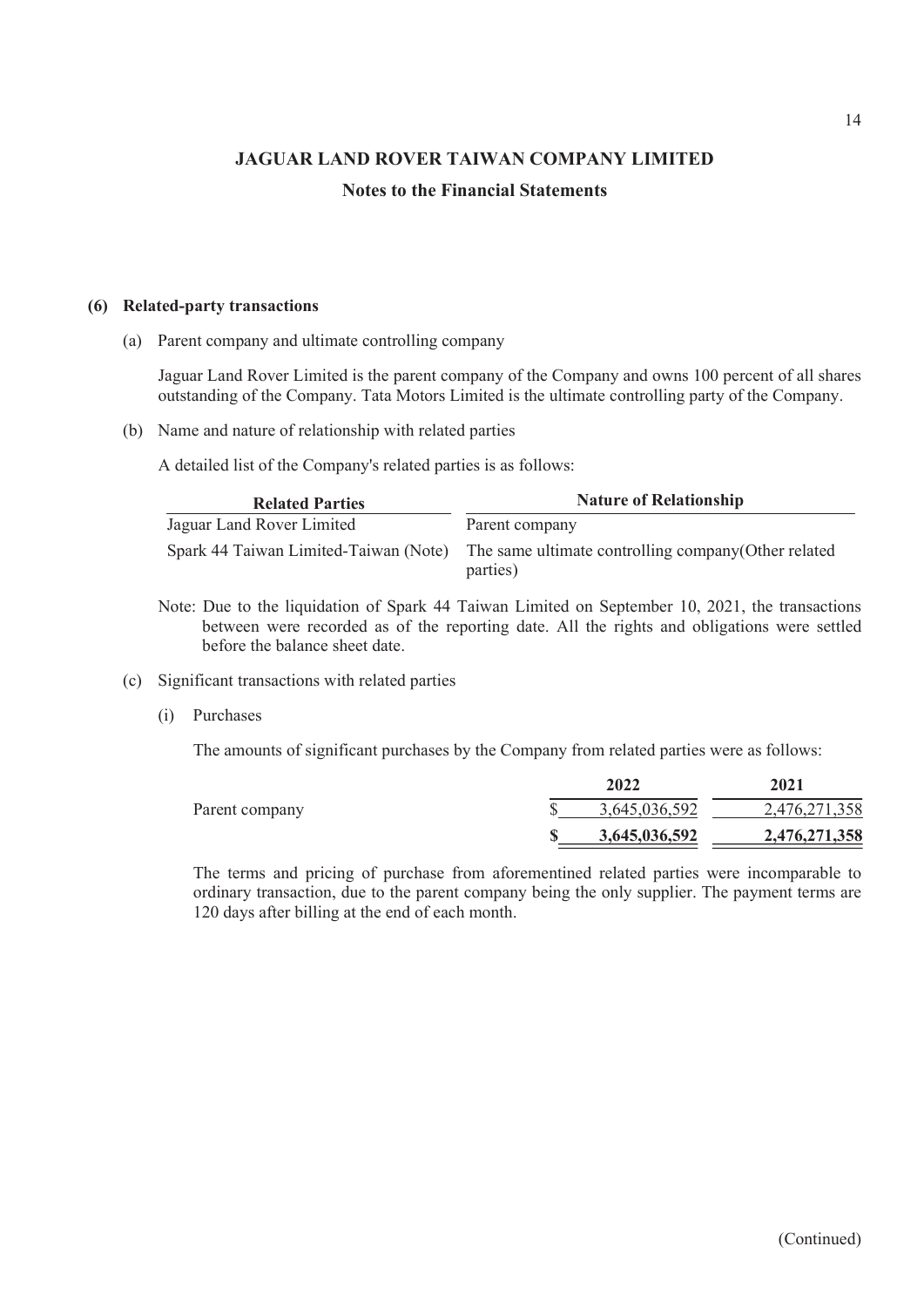|      |                                 |                                                                                                                                                                                                 |                       | 15                   |
|------|---------------------------------|-------------------------------------------------------------------------------------------------------------------------------------------------------------------------------------------------|-----------------------|----------------------|
|      |                                 | <b>JAGUAR LAND ROVER TAIWAN COMPANY LIMITED</b>                                                                                                                                                 |                       |                      |
|      |                                 | <b>Notes to the Financial Statements</b>                                                                                                                                                        |                       |                      |
|      |                                 |                                                                                                                                                                                                 |                       |                      |
|      |                                 |                                                                                                                                                                                                 |                       |                      |
|      |                                 |                                                                                                                                                                                                 |                       |                      |
| (ii) |                                 | Receivables due from and payables due to related parties by the Company                                                                                                                         |                       |                      |
|      | <b>Accounts</b>                 | <b>Related parties</b>                                                                                                                                                                          | <b>March 31, 2022</b> | March 31, 2021       |
|      | Accounts payable                | Parent company                                                                                                                                                                                  | \$<br>402,954,687     | 227,659,706          |
|      |                                 |                                                                                                                                                                                                 | 402,954,687           | 227,659,706          |
|      | Other receivable                | Parent company                                                                                                                                                                                  | 22,250,000            | 22,250,000           |
|      | Other receivable                | Parent company                                                                                                                                                                                  | 1,265,038             | 5,178,889            |
|      | Other payables                  | Parent company                                                                                                                                                                                  | \$<br>23,356,308      | 30,471,137           |
|      | Other payables                  | Other related parties                                                                                                                                                                           |                       | 26,080               |
|      |                                 |                                                                                                                                                                                                 | 23,356,308            | 30,497,217           |
|      | (iii) Loans to related parties  |                                                                                                                                                                                                 |                       |                      |
|      |                                 | The Company's actual loan (interest included) to related parties was as follow:                                                                                                                 |                       |                      |
|      |                                 |                                                                                                                                                                                                 | <b>March 31,2022</b>  | <b>March 31,2021</b> |
|      | Parent company                  |                                                                                                                                                                                                 | 700,022,824           |                      |
|      |                                 | The Company's loan to related parties was calculated based on 1-month TAIBOR, plus a margin<br>of 5 basis points (0.05%). For the year ended March 31, 2022, the interest revenue was \$25,360. |                       |                      |
|      | evaluation made by the Company. | The loan mentioned above was not pledged, therefore, no bad debts were recognized after the                                                                                                     |                       |                      |
|      | (iv) Others                     |                                                                                                                                                                                                 |                       |                      |
|      |                                 | Due to the related parties assist the Company's business development, the Company recognized<br>its personnel expense and marketing expense were as follows:                                    |                       |                      |
|      |                                 |                                                                                                                                                                                                 | <b>March 31,2022</b>  | <b>March 31,2021</b> |

|                | <b>March 31,2022</b> | <b>March 31,2021</b> |  |
|----------------|----------------------|----------------------|--|
| Parent company | 700,022,824          | -                    |  |

|     |      |                                                                                                                                                                                                                                                                                                                                   |              | 23,356,308                          | 30,497,217           |
|-----|------|-----------------------------------------------------------------------------------------------------------------------------------------------------------------------------------------------------------------------------------------------------------------------------------------------------------------------------------|--------------|-------------------------------------|----------------------|
|     |      | (iii) Loans to related parties                                                                                                                                                                                                                                                                                                    |              |                                     |                      |
|     |      | The Company's actual loan (interest included) to related parties was as follow:                                                                                                                                                                                                                                                   |              |                                     |                      |
|     |      | Parent company                                                                                                                                                                                                                                                                                                                    |              | <b>March 31,2022</b><br>700,022,824 | <b>March 31,2021</b> |
|     |      | The Company's loan to related parties was calculated based on 1-month TAIBOR, plus a margin<br>of 5 basis points (0.05%). For the year ended March 31, 2022, the interest revenue was \$25,360.<br>The loan mentioned above was not pledged, therefore, no bad debts were recognized after the<br>evaluation made by the Company. |              |                                     |                      |
|     | (iv) | Others                                                                                                                                                                                                                                                                                                                            |              |                                     |                      |
|     |      | Due to the related parties assist the Company's business development, the Company recognized<br>its personnel expense and marketing expense were as follows:                                                                                                                                                                      |              |                                     |                      |
|     |      |                                                                                                                                                                                                                                                                                                                                   |              | <b>March 31,2022</b>                | <b>March 31,2021</b> |
|     |      | Parent company                                                                                                                                                                                                                                                                                                                    | $\mathbb{S}$ | 89,000,000                          | 89,000,000           |
|     |      | Other related parties                                                                                                                                                                                                                                                                                                             |              | 10,137,242                          | 20,547,306           |
|     |      |                                                                                                                                                                                                                                                                                                                                   |              | 99,137,242                          | 109,547,306          |
| (d) |      | Key management personnel transaction                                                                                                                                                                                                                                                                                              |              |                                     |                      |
|     |      |                                                                                                                                                                                                                                                                                                                                   |              | 2022                                | 2021                 |
|     |      | Short-term employee benefits                                                                                                                                                                                                                                                                                                      |              | 16,187,716                          | 17,179,588           |
|     |      |                                                                                                                                                                                                                                                                                                                                   |              |                                     |                      |
|     |      |                                                                                                                                                                                                                                                                                                                                   |              |                                     |                      |
|     |      |                                                                                                                                                                                                                                                                                                                                   |              |                                     |                      |